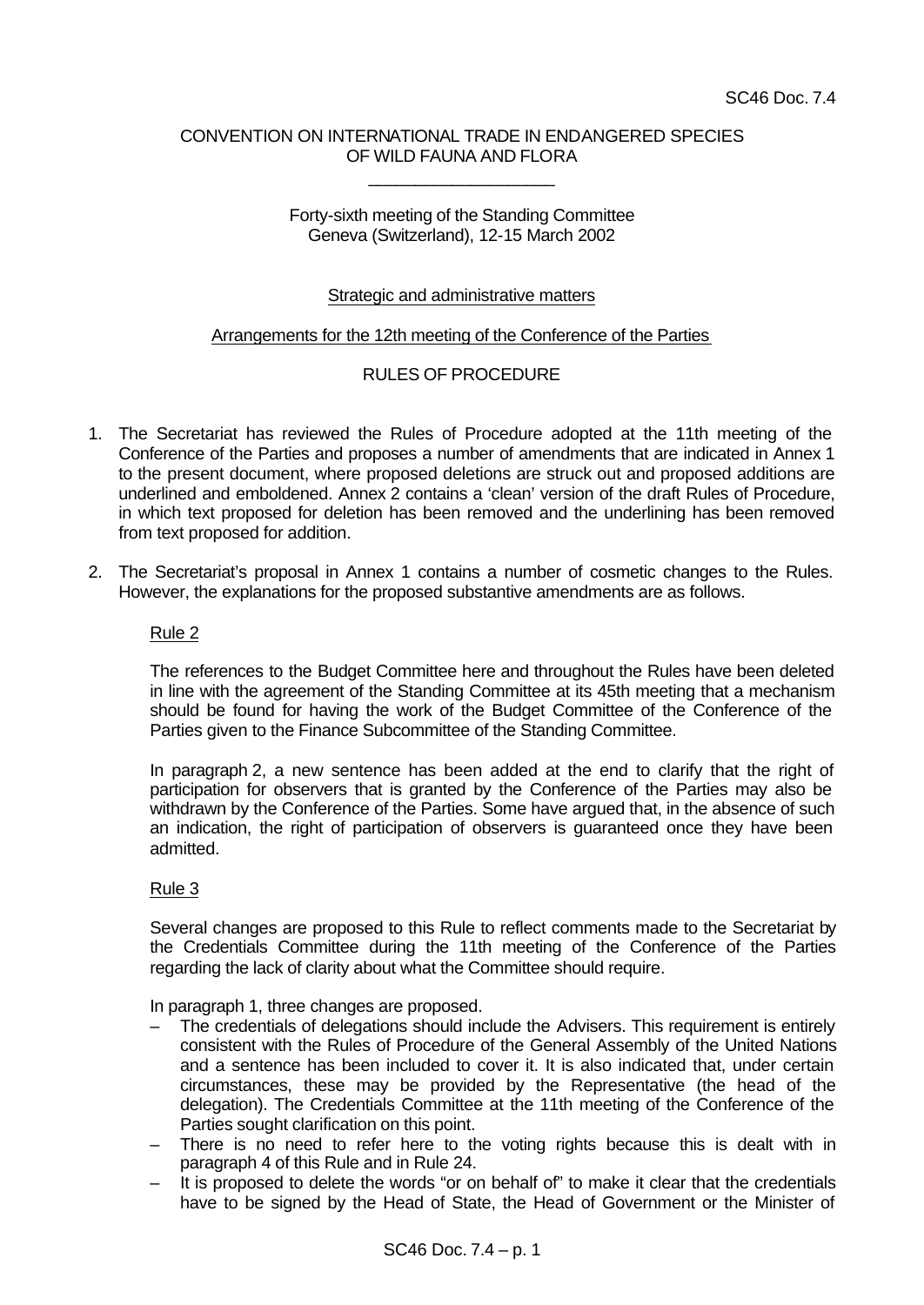Foreign Affairs. This is logical considering that delegates are representing and voting on behalf of their countries in an intergovernmental forum and the proposed change is entirely consistent with the Rules of Procedure of the General Assembly of the United Nations.

In paragraph 2, new text has been proposed to indicate that, where possible, credentials should be submitted to the Secretariat at least one week before the opening session of the meeting.

In paragraph 3, new text has been proposed to indicate that copies of credentials may not be accepted by the Credentials Committee. This has always been the case but it was not specified in the Rules, so that, at the 11th meeting of the Conference of the Parties the Credentials Committee felt that it had insufficient terms of reference.

In paragraph 4, the existing text gave to delegates the right to participate provisionally but not to vote until a decision had been made regarding their credentials. It remained silent about the status of persons whose credentials had been found to be unacceptable, i.e. for whom a decision has been made in the negative. The proposed new text is to clarify that such persons may not participate in delegations. This would mean that they would be able to attend only as members of the public.

# Rule 5

In paragraph 2, the old subparagraph c) is deleted to eliminate the Budget Committee, as explained above.

Paragraph 5 has been deleted because it is no longer in the terms of reference of the Plants Committee that they should serve as a plants working group of the Conference of the Parties.

# Rule 11

Paragraph 2 is new and is to allow the delegations of States members of a regional economic integration organization (as defined in the Gaborone amendment) to be seated together if they so wish. The text proposed is the text that was already agreed by the Standing Committee at its 42nd meeting and that it asked to be deleted at its 43rd meeting (immediately before the 11th meeting of the Conference of the Parties). Since then, however, Ireland has ratified the Convention, so that all current member States of the European Union will be Parties to CITES at the time of the 12th meeting of the Conference of the Parties. Consequently, it seems appropriate to consider again the inclusion of this text.

# Rule 12

In paragraph 2, text has been added to indicate that, when committees or working groups are created by Committees I and II, the Presiding Officer may either decide on which observers may participate or leave it to the chairman of the committee or working group to decide. This is to reflect Decision 11.73 directed to the Chairmen of Committees I and II, which states that "When possible, Presiding Officers should invite knowledgeable observers to participate in working groups of Committee I and Committee II."

# Rule 14

In paragraph 2 it is suggested that the Secretariat should be consulted regarding the nominations for chairmanship and vice-chairmanship of the Conference and for chairmanship of the the Committees. In practice this has always happened and it would be preferable to recognize this consultation formally, especially noting that the Secretariat has itself hosted two out of the eleven meetings of the Conference of the Parties, when there was no host country.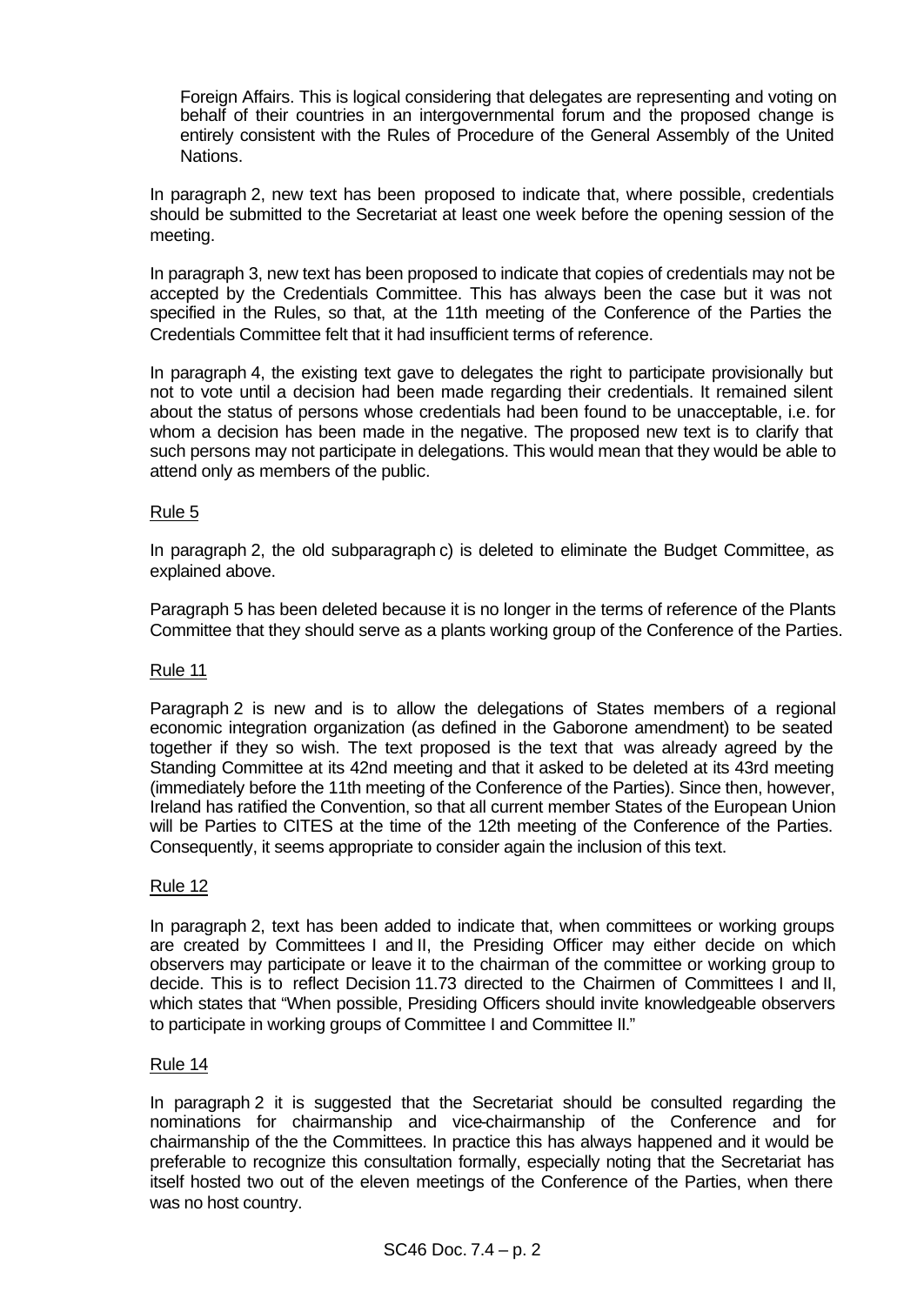# Rule 17

At the 11th meeting of the Conference of the Parties, the Credentials Committee suggested that it was not clear whether Advisers had the right to speak. A new paragraph 1 has been inserted to specify who has this right

In paragraph 2, text has been added to indicate that although, as a general rule, the Presiding Officer shall call on speakers in the order in which they signify their wish to speak, he/she has the right to depart from this rule in order to progress the debate and may even call on participants who have not asked for the floor, if this is appropriate.

### Rule 19

In paragraph 3, an introductory phrase has been inserted to indicate that the rule in this paragraph does not negate the rule in paragraph 2. In other words, once the Conference, in plenary session, has decided on the adoption or rejection of a proposal to amend Appendix I or II, the debate may not be re-opened, in spite of the provisions of paragraph 3.

#### Rule 20

To create a logical order, the first sentence of the old paragraph 2, is now paragraph 3. The text has been amended to indicate that documents that arise out of discussion must have been circulated no later than during the session preceding the session at which they are to be discussed, and in the three working languages. The requirement relating to the working languages is a reflection of paragraph 1. It is also in accordance with point 1.12.3 of the Action Plan adopted by the Conference of the Parties, which says "Ensure that the three permanent Committees and the Conference of the Parties do not discuss any document not made available in advance in all three languages."

#### Rule 22

In paragraph 2, new text is proposed to indicate that a Representative of a Party that has submitted a proposal to amend Appendix I or II may amend the proposal to precise it. This possibility is given to all Representatives in Rule 23, old paragraph 6, but in the latter case the proposed amendment must be discussed before being agreed. However, considering that no discussion is required if the proponent Party amends its own proposal to reduce the scope, the same principle should apply if it amends the proposal to make it more precise.

#### Rule 23

To create a logical order, the old paragraph 5 has been placed after the old paragraph 6.

In new paragraph 5, two substantive amendments are proposed.

- The first is to change the words "reduce its effect" to "reduce its scope". In Rule 22, paragraph 2 it is indicated that the Representative of a Party that proposes an amendment to Appendix I or II may amend the proposal to reduce the scope; for example to propose an inclusion in Appendix II rather than in Appendix I, or to limit the scope to a population rather than a species, or if the proposal referred to a higher taxon, to limit the scope to certain species only. Rule 23, paragraph 5, is supposed to refer to the same case where the proposal to reduce the scope comes from a Party other than the proponent. Therefore the same words should be used.
- The second change proposed in new paragraph 5 is to make a correction to a problem in the English text that did not exist in the French and Spanish text. If a Representative proposes an amendment to a proposal to amend Appendix I or II, the Conference or the Committee should first decide on the amendment and, only if it is accepted, then decide on the amended proposal. If the amendment is not accepted, a vote should take place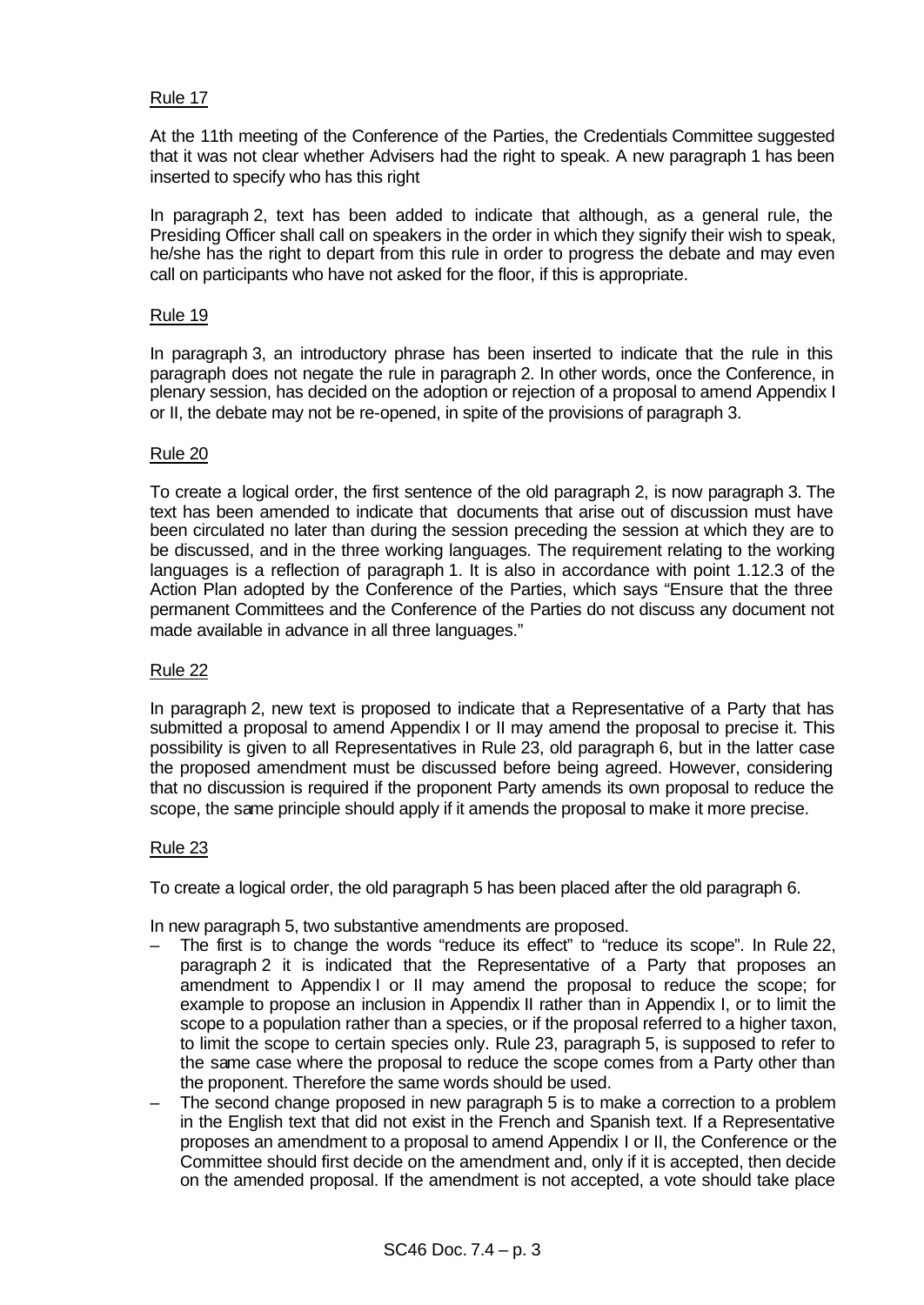on the original proposal. This is consistent with the Rules of Procedure of the General Assembly of the United Nations.

In new paragraph 6, two substantive changes are proposed.

- The first is to suggest an unambiguous approach to deciding which proposal to consider first when there are two amendment proposals that relate to the same taxon but are different in substance. The existing text requires determination of which proposal will have the "greatest effect on the trade". Experience has shown that this can be interpreted in different ways. The Secretariat suggests that an improvement would be to decide first on the least trade-restrictive proposal and then on the next least traderestrictive proposal. In this way the Conference can decide by stages what level of traderestriction is adequate. This approach is further consistent with generally accepted principles, such as that trade restrictions should be imposed only when they are necessary and that any measures imposed should be the least trade-restrictive required.
- The second change deals with the case where one of the proposals relating to the same species is rejected. The change suggested is intended both to provide clarification and, by using the language of Rule 21, paragraph 6, to apply the same principle to discussion of amendment proposals as to draft resolutions.

#### Rule 25

In paragraph 4, the text has been amended to eliminate the need for the Presiding Officer to announce the number of abstentions after a vote is taken. If a vote is taken by roll-call then the Presiding Officer knows the number of abstentions. If it is taken by a show of hands, however, there should be no necessity to ask for a show of hands of those who abstain in the vote. The time spent in counting these is wasted since they are not counted in calculating the number of votes cast.

#### Rule 28

Several changes are proposed in order to eliminate the need for the Secretariat to approve the documents of non-governmental organizations before they are circulated. Thus, paragraph 2 now makes clear that no approval is required for any document distributed either by a Representative or by an observer. Paragraph 3 indicates that Representatives of Parties, and observers from non-party States or from intergovernmental organizations may ask the Secretariat to distribute their informative documents. Paragraph 5 retains for Representatives the right to complain to the Bureau about informative documents that have been distributed, as at the 11th meeting of the Conference of the Parties.

#### Rule 30

It has previously been stated at a meeting of the Conference of the Parties that, until the Rules of Procedure were adopted, there were no Rules and consequently there was no indication as to how to decide on the Rules in case of disagreement. This matter can be settled by having the Conference of the Parties agree that its Rules, once adopted, will continue to apply for each meeting unless they are amended. Thus, for each meeting, the Rules adopted at the previous meeting would apply until the new Rules were adopted.

3. The Secretariat requests the Standing Committee to agree that the draft Rules of Procedure contained in Annex 2 should be presented for adoption at the 12th meeting of the Conference of the Parties.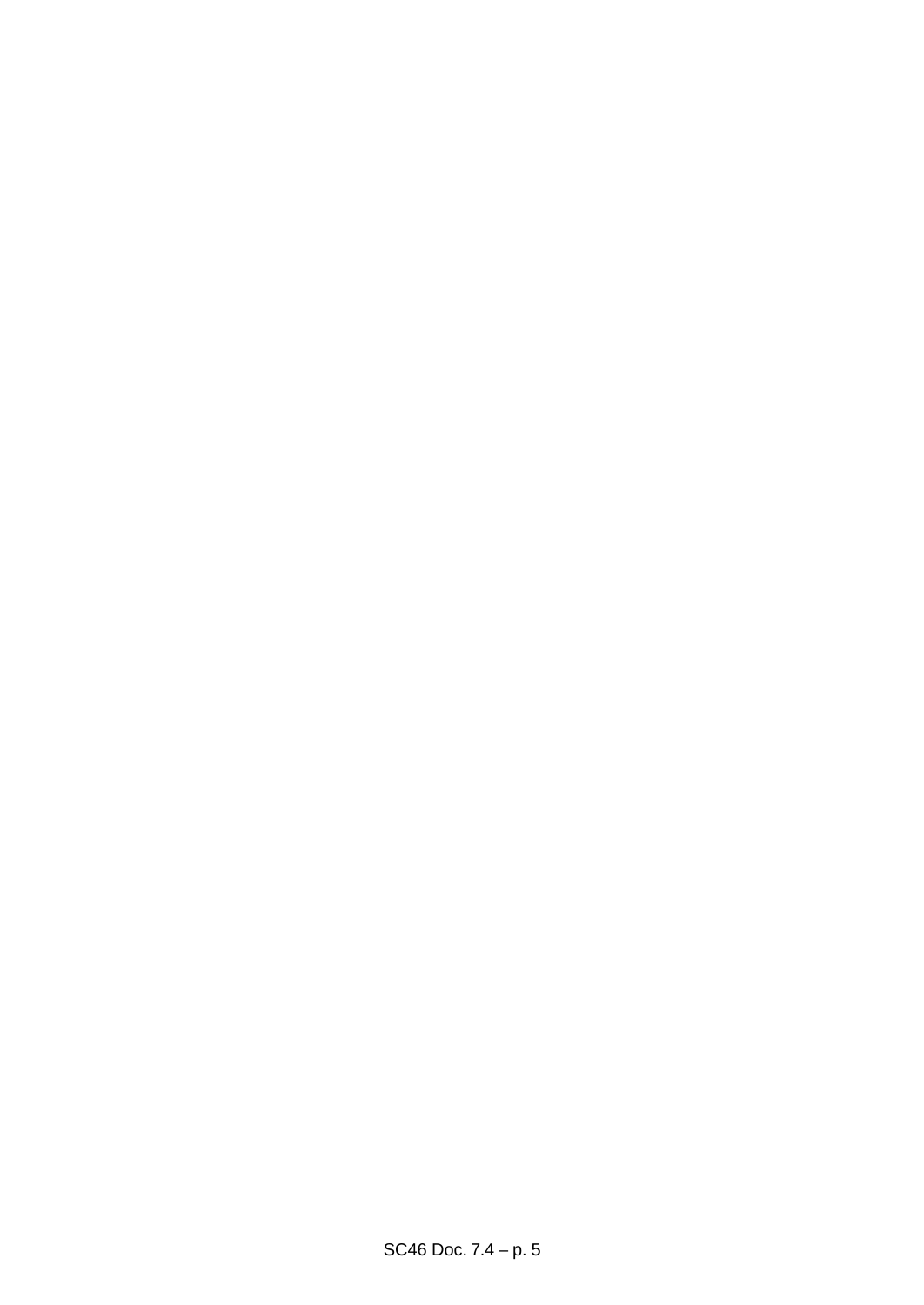# Draft Rules of Procedure for the 12th meeting of the Conference of the Parties

# PART I

# PARTICIPANTS: DELEGATES, OBSERVERS, SECRETARIAT

#### Rule 1 – Delegates

- 1. A State party to the Convention (hereafter referred to  $a$  "a Party")<sup>1</sup> shall be entitled to be represented at the meeting by a delegation consisting of a Representative and such Alternative Representatives and Advisers as the Party may deem necessary.
- 2. An Alternative Representative may at any time act in the place of the Representative.

#### Rule 2 – Observers

- 1. The United Nations, its specialized agencies, the International Atomic Energy Agency, as well as any State not a Party to the Convention may be represented at the meeting by observers who shall have the right to participate in the plenary sessions and sessions of Committees I and II and the Budget Committee but not to vote.<sup>2</sup>
- 2. Any body or agency technically qualified in protection, conservation or management of wild fauna and flora which is either:
	- a) an international agency or body, either governmental or non-governmental, or a national governmental agency or body; or
	- b) a national non-governmental agency or body which has been approved for this purpose by the State in which it is located;

and which has informed the Secretariat of the Convention of its desire to be represented at the meeting by observers, shall be permitted to be so represented in the plenary sessions and sessions of Committees I and II and the Budget Committee unless one-third of the Representatives present and voting object. Once admitted, these observers shall have the right to participate but not to vote.<sup>3</sup> **However, the right of observers to participate may be withdrawn if so agreed by one-third of the Representatives present and voting.**

#### Rule 3 – Credentials

- 1. The Representative or any Alternative Representative of a Party shall<del>, before exercising the</del> voting rights of the Party, have been granted powers by, or on behalf of, a proper authority, i.e. the Head of State, the Head of Government or the Minister of Foreign Affairs, enabling him/her to represent the Party at the meeting. **Any Adviser in the delegation of a Party shall submit credentials provided either by the same authority or by a duly accredited Representative whose credentials expressly authorize him/her to appoint Advisers to the delegation.**
- 2. **All**Such credentials shall be submitted to the Secretariat of the Convention**, where possible at least one week before the opening session of the meeting**.

<sup>1</sup> *See Convention, Article I, sub-paragraph (h), and Article XXII. A Party is a State that has deposited with the Government of the Swiss Confederation its instrument of ratification, acceptance, approval or accession at least 90 days before the meeting.*

<sup>2</sup> *See Convention, ArticleXI, paragraph 6.*

<sup>3</sup> *See Convention, ArticleXI, paragraph 7.*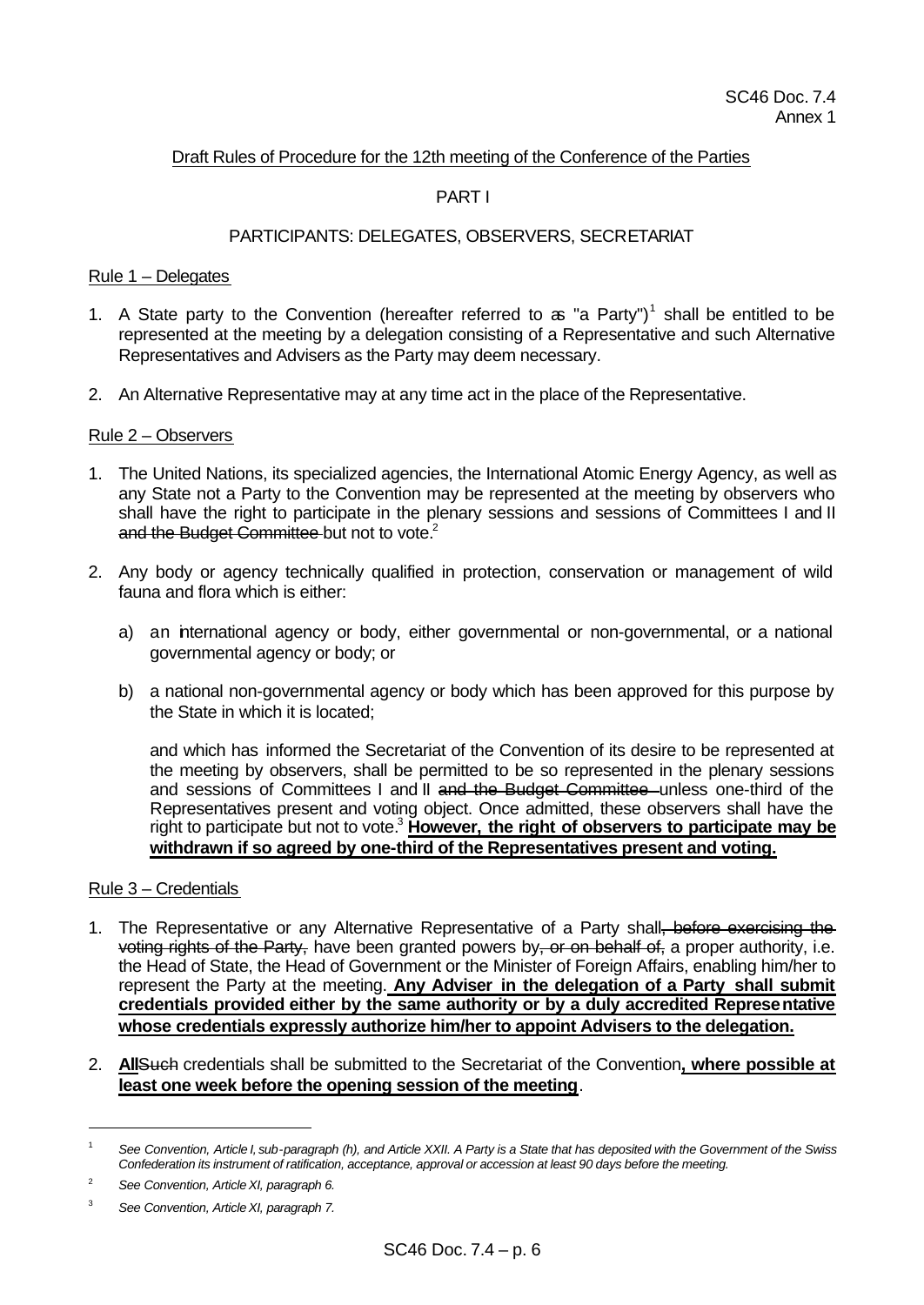- 3. The Credentials Committee referred to in Rule 5, paragraph 2 **a)**, shall examine the credentials and shall report thereon to the meeting. **It shall recommend acceptance of credentials only if the signed original has been presented.**
- **4.** Pending a decision on their credentials, delegates may participate provisionally in the meeting but not vote. **The right to participate in the delegation of a Party shall not extend to persons whose credentials the Conference of the Parties has decided are unacceptable.**
- **5**4. Bodies and agencies desiring to be represented at the meeting by observers shall submit the names of these observers [and, in the case of bodies and agencies referred to in Rule 2, paragraph 2 b), of evidence of the approval of the State in which they are located] to the Secretariat of the Convention at least one month prior to the opening of the meeting.

# Rule 4 – Secretariat

The Secretariat of the Convention shall service and act as secretariat for the meeting.<sup>4</sup>

# PART II

# ARRANGEMENT OF THE MEETING

# Rule 5 – Plenary sessions, committees and working groups

- 1. The Conference of the Parties conducts its work in plenary sessions and in committee sessions.
- 2. The Conference of the Parties shall establish the following sessional committees:

# **a) the Credentials Committee, of not more than five Representatives of different Parties, which shall report to the meeting;**

- **b**a) Committee I, which shall be responsible for making recommendations to the Conference on all proposals to amend the appendices of the Convention and on any matter of a primarily biological nature.**; and**
- **c**b) Committee II, which shall act similarly in relation to **all** other matters to be decided upon by the Conference.
- c) The Budget Committee, which shall be responsible for making recommendations to the Conference in relation to all financial matters.
- The Credentials Committee, of not more than five Representatives of different Parties, which shall report to the meeting.
- 3. The Conference and Committees I and II and the Budget Committee may establish such working groups as may be necessary to enable them to carry out their functions. They shall define the terms of reference and composition of each working group, the size of which may be limited according to the number of places available in assembly rooms.
- 4. Each working group shall elect its own officers.
- 5. In accordance with its Terms of Reference, the Plants Committee of the Conference of the Parties shall serve as a plants working group, if so requested by the Conference or by Committees I and II, to deal with specific issues.

<sup>4</sup> *See Convention, ArticleXII, paragraph 2 (a).*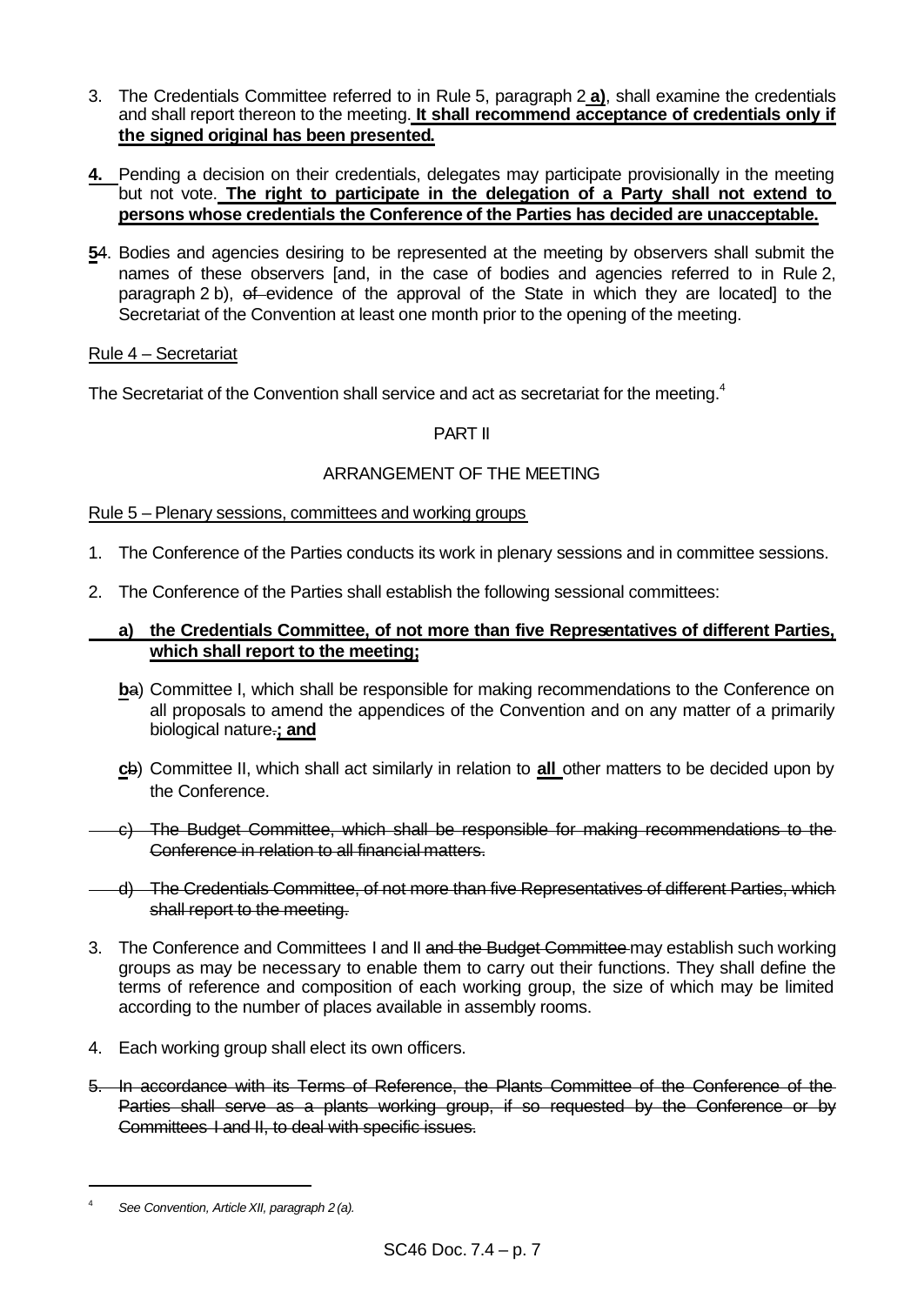## Rule 6 – Rules of Procedure of committees and working groups

Insofar as they are applicable, these Rules shall apply *mutatis mutandis* to the proceedings of committees and working groups.

### Rule 7 – Quorum

A quorum for a plenary session of the meeting or for a session of Committee I or II shall consist of one-half of the Parties having delegations at the meeting. No plenary session or session of Committee I or II shall take place in the absence of a quorum.

#### Rule 8 – Working languages

- 1. English, French and Spanish shall be the working languages of the meeting.
- 2. **Interventions**Speeches made in any of the working languages shall be interpreted into the other working languages in plenary session and sessions of Committees I and II-and of the Budget Committee. Interpretation shall be provided in sessions of other committees**the Credentials Committee** and working groups only if resources allow.
- 3. The official documents of the meeting shall be distributed in the working languages.

#### Rule 9 – Other languages

- 1. A participant may speak in a language other than a working language. He/she shall be responsible for providing interpretation into a working language. Interpretation by the Secretariat into the other working languages may be based upon that interpretation.
- 2. Any document submitted to the Secretariat in any language other than a working language shall be accompanied by a translation into one of the working languages.

#### Rule 10 – Summary records

- 1. Summary records of plenary sessions and of sessions of Committees I and II and the Budget Committee shall be kept by the Secretariat in the working languages of the meeting. These shall be circulated to all Parties as soon as possible after the meeting.
- 2. The Credentials Committee and working groups shall decide upon the form in which their records shall be prepared.

### Rule 11 – Seating

l

1. Delegations shall, as a general rule, be seated in accordance with the alphabetical order of the English language names of the Parties they represent.

# **2. However, delegations of Parties that are members of a regional economic integration organization<sup>5</sup> shall, at their request, be seated together.**

- **3**2. Seating limitations may require that no more than four delegates of any Party be present at plenary sessions and sessions of Committees I and II and the Budget Committee.
- **4**3. Observers shall be seated in one or more designated areas within the meeting room. They may enter an area designated for delegations only when invited to do so by a delegate.

<sup>5</sup> *This means a regional economic integration organization constituted by sovereign States that have competence in respect of the negotiation, conclusion and implementation of international agreements in matters transferred to them by their Member States and covered by the Convention.*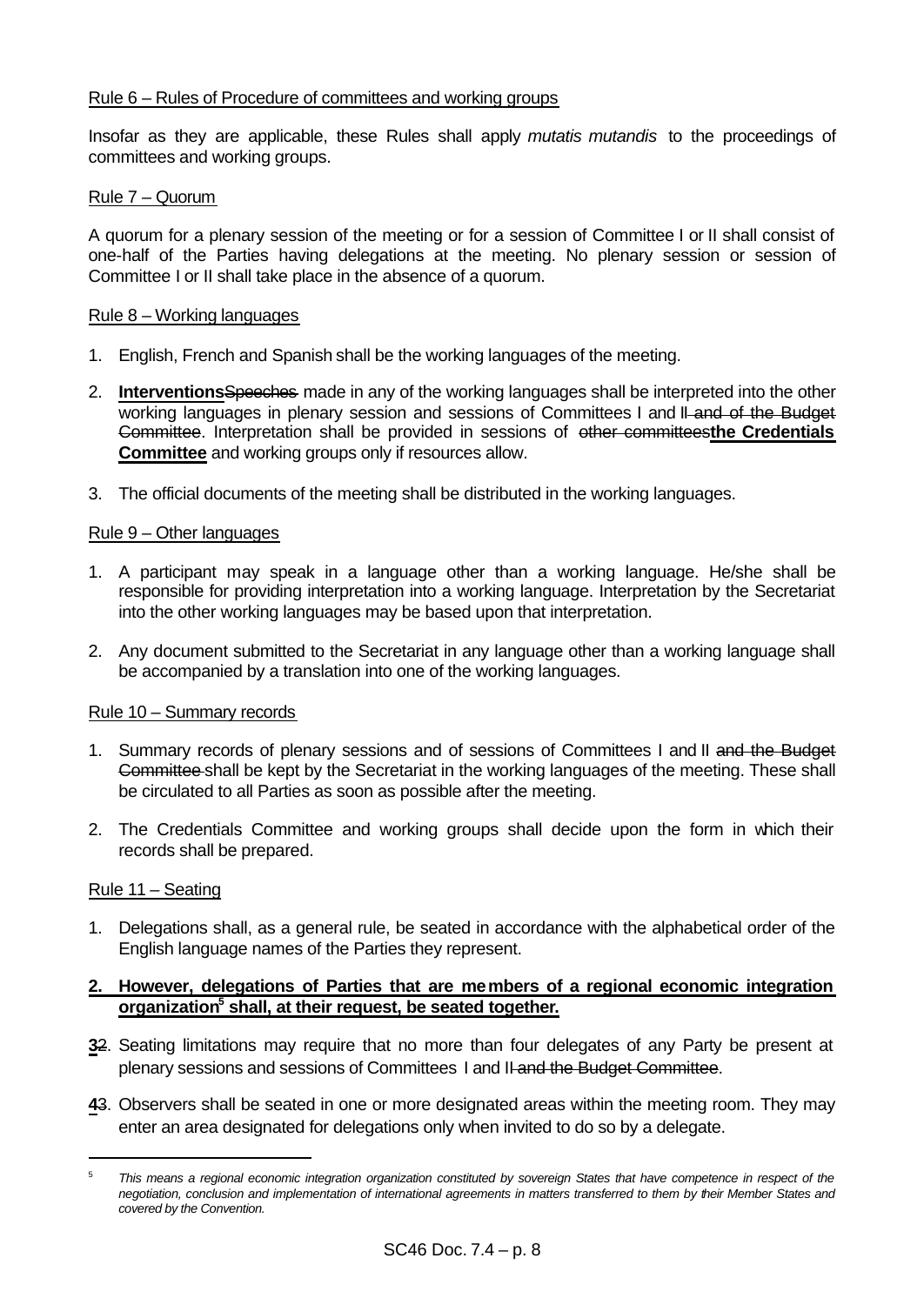**5**4. Seating limitations may require that no more than two observers from any State not a Party, **or from any** body or agency**,** be present at plenary sessions and sessions of Committees I and II and the Budget Committee.

#### Rule 12 – Publicity of debates

- 1. All plenary sessions of the meeting and sessions of Committees I and II and the Budget Committee shall be open to the public. However any single session may be closed to the public by a decision of a simple majority of the Representatives present and voting.
- 2. As a general rule, **participation in** sessions of **the Credentials Committee or any**committees and working groups other than Committees I and II and the Budget Committee shall be limited to the delegates and those observers invited by the **Presiding Officer of the session at which the Committee or working group is established**Chairmen of the committees or working groups. **However, the Presiding Officer may leave it to the discretion of the Chairman of a committee or working group to decide on the invitation of observers.**

### Rule 13 – Media

- 1. Representatives of the media may attend the meeting after they have been accredited by the Secretariat. Plenary sessions and sessions of Committees I and II and the Budget Committee are open to the representatives of the media, except if unless such sessions are closed to the public.
- 2. The representatives of the media shall be seated in a designated area within the meeting room. Photographers and television crews may only enter the areas designated for delegations and for observers when invited to do so by the Chairman of the Conference or the Chairman of Committee I or II-or the Budget Committee, and for as long as they are so authorized. Requests for such authorization shall be addressed to the Secretariat.

# PART III

# **OFFICERS**

# Rule 14 – Chairmen and Vice-Chairmen

- 1. The Chairman of the Standing Committee shall act as temporary Chairman of the Conference until the Conference of the Parties elects a Chairman in accordance with Rule 14, paragraph 2.
- 2. The Conference of the Parties shall elect a Chairman and two Vice-Chairmen of the Conference to preside over plenary sessions of the meeting. It shall also elect a Chairman for each of the Committees I and II, and the Budget and Credentials Committees. Candidates for these offices shall be nominated by the Standing Committee in consultation **with the Secretariat and**, where applicable, with the Host Government, which shall satisfy themselves that the candidates are, *prima facie*, capable of impartially expediting the business of the Conference. As **Presiding Officers have the Chairman has** no vote there is no other qualification required for nomination.
- 3. The Chairman of the Conference shall preside at all plenary sessions of the meeting.
- 4. If the Chairman of the Conference is absent or is unable to discharge his/her duties, the Bureau shall nominate one of the Vice-Chairmen of the Conference to deputize for him/her as Presiding Officer.
- 5. If the Chairman of a Committee is absent or is unable to discharge his/her duties, the Bureau shall nominate one of the Vice-Chairmen of the Conference to deputize for him/her as Presiding Officer.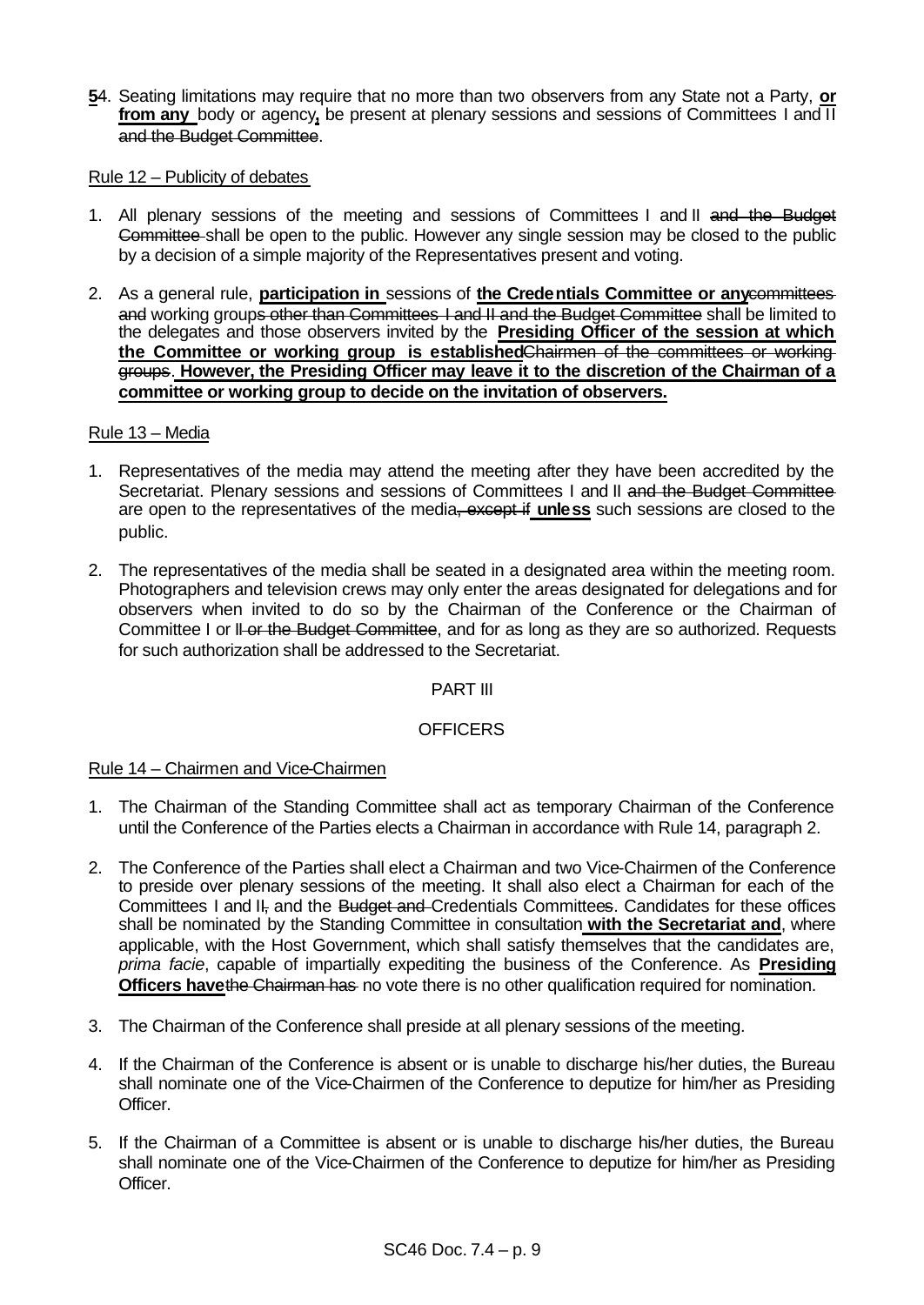6. The Presiding Officer shall not vote.

# Rule 15 – Bureau

- 1. The Chairman and the Vice-Chairmen of the Conference, the Chairmen of Committees I and II and of the Budget Committee and the Credentials Committee, the Standing Committee and the Secretariat shall constitute the Bureau of the Conference with the general duty of ensuring the effective enforcement of the Rules of Procedure and forwarding the business of the meeting, and shall take such steps as are necessary to alter the timetable or structure of the meeting to ensure the effective completion of business including, as a last resort, the limiting of time for debates.
- 2. The Chairman of the Conference shall preside over the Bureau.

# PART IV

# RULES OF ORDER AND DEBATE

# Rule 16 – Powers of Presiding Officer

- 1. In addition to exercising the powers conferred upon him/her elsewhere in these Rules, the Presiding Officer shall at plenary sessions of the meeting and at sessions of Committees I and II, the Budget Committee, the Credentials Committee and working groups:
	- a) declare the session open and closed;
	- b) direct the discussion;
	- c) ensure the observance of these Rules;
	- d) accord the right to speak;
	- e) put questions to a vote and announce decisions;
	- f) rule on points of order;
	- g) subject to these Rules, have complete control of the proceedings and the maintenance of order; and
	- h) where necessary, determine that Rule 11, paragraph 3 or 5, shall be applied.
- 2. The Presiding Officer may, in the course of discussion at a plenary session of the meeting or at sessions of Committees I and II, the Budget Committee, the Credentials Committee and working groups, propose:
	- a) time limits for speakers;
	- b) limitation of the number of times the members of a delegation or the observers from a State not a Party, body or agency may speak on any question;
	- c) the closure of the list of speakers;
	- d) the adjournment or the closure of the debate on the particular subject or question under discussion; and
	- e) the suspension or adjournment of the session.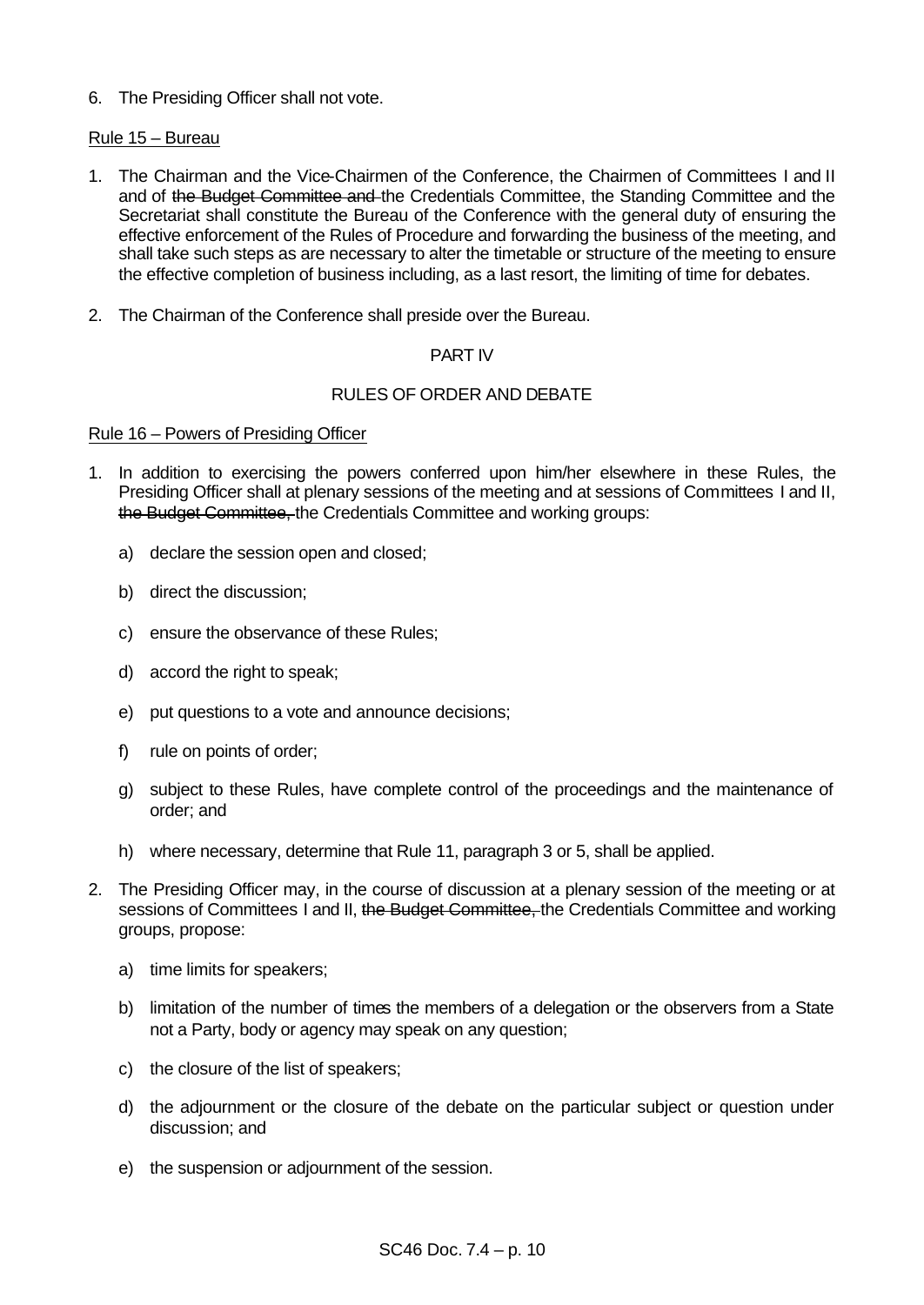#### Rule 17 – Right to speak

- **1. The right to speak shall extend to Representatives, Alternative Representatives and Advisers whose credentials are under consideration or have been accepted, and to observers who have been admitted to the meeting in accordance with Rule 2, as well as to the Secretariat.**
- **2**1. The Presiding Officer shall**, as a general rule,** call upon speakers in the order in which they signify their desire to speak and shall give precedence to the delegates **and to the Secretariat**. Amongst observers, precedence shall be given to non-Party States, intergovernmental organizations and non-governmental organizations, in this order. **However the Presiding Officer may depart from this general rule and call on speakers in the order that he/she judges appropriate to ensure the timely progress of the debate.**
- **3**2. A delegate or observer shall speak only if called upon by the Presiding Officer, who may call a speaker to order if his/her remarks are not relevant to the subject under discussion.
- **4**3. A speaker shall not be interrupted except on a point of order. He/she may, however, with the permission of the Presiding Officer, give way during his/her **intervention**speech to allow any other delegate or observer to request elucidation on a particular point in that speech.
- **5**4. The Chairman of a committee or working group may be accorded precedence for the purpose of explaining the conclusion arrived at by that committee or working group.
- **6**5. The Conference and Committees I and II and the Budget Committee may, on a proposal by the Presiding Officer or by a Representative, limit the time to be allowed to each speaker and the number of times the members of a delegation or the observers either from a State not a Party, or from an agency or body may speak on any question. When the debate is subject to such limits, and a speaker has spoken for his/her allotted time, the Presiding Officer shall call him/her to order without delay.
- **7**6. During the course of a debate the Presiding Officer may announce the list of speakers and, with the consent of the Conference, **or** Committee I or II or the Budget Committee, declare the list closed. He/she may, however, accord the right of reply to any delegate or observer if a**n intervention-speech** delivered after he/she has declared the list closed makes this desirable.

#### Rule 18 – Procedural motions

- 1. During the discussion of any matter, a Representative may rise to a point of order. Except in cases where the speaker wishes to propose one of the motions referred to in paragraph 2, the point of order shall be immediately decided by the Presiding Officer. A Representative may appeal against the ruling of the Presiding Officer. The appeal shall be immediately put to a vote and the Presiding Officer's ruling shall stand unless a simple majority of the Representatives present and voting otherwise decides. In such instances, a Representative rising to a point of order may not speak on the substance of the matter under discussion.
- 2. The motions listed below shall have precedence, in the order shown, over all other proposals or motions before the Conference. In addition to the proposer of the motion, a delegate may speak in favour of the motion and a delegate of each of two Parties may speak against it, after which the motion shall be immediately put to a vote. The Presiding Officer may limit the time to be allowed to the speakers.

#### regarding the session

- a) suspension of the session;
- b) adjournment of the session;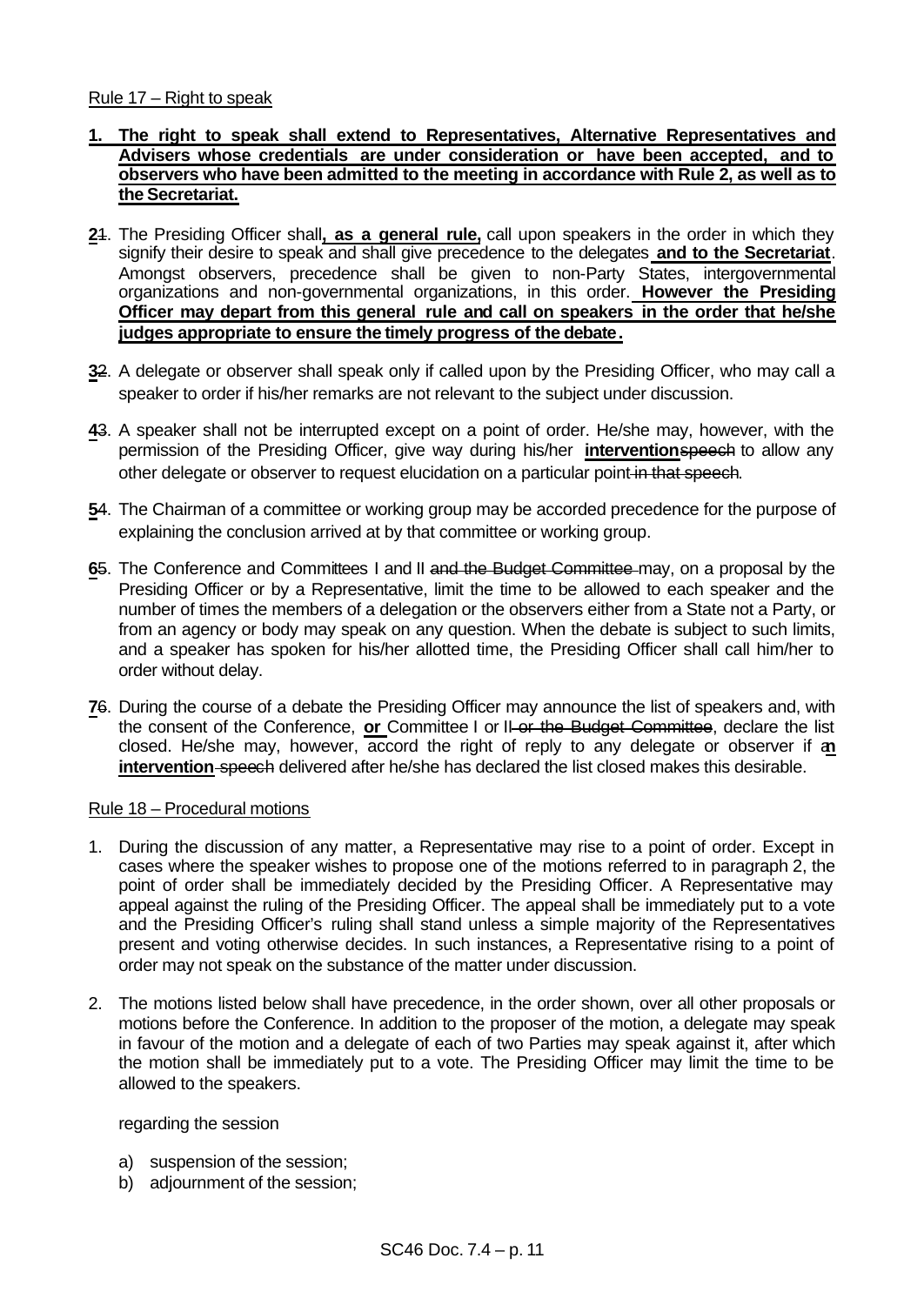regarding the debate on a particular issue

- c) adjournment of the debate on the particular subject or question under discussion;
- d) closure of the debate on the particular subject or question under discussion.

#### Rule 19 – Motions to open and reopen debates in plenary sessions

1. Whenever the Conference, in plenary session, decides upon a recommendation originating from Committee I or II or the Budget Committee, where the discussion of the recommendation has been conducted with interpretation in the three working languages-of the meeting, there shall be no further discussion on the recommendation and it shall immediately be decided upon.

However, any Representative, if seconded by a Representative of another Party, may present a motion for the opening of debate on any recommendation. Permission to speak on the motion for opening the debate shall be granted only to the Representative presenting **it**the motion and **a**the seconder, and to a Representative of each of two Parties wishing to speak against, after which the motion shall immediately be put to a vote. A motion to open the debate shall be granted if, on a show of hands, one-third of the Representatives present and voting support the motion. While speaking on a motion to open the debate a Representative may not speak on the substance of the recommendation itself.

- 2. Once a proposal for amendment of Appendixees I **orand II** has been adopted or rejected by the Conference of the Parties, it may not be reconsidered during the meeting.
- 3. **Without prejudice to paragraph 2 of this Rule, w**Whenever the Conference, in plenary session, following a discussion conducted with interpretation in the three working languages-of the meeting, has adopted a decision that is not based on a recommendation originating from Committee I or II or the Budget Committee, it may be reconsidered during the meeting only under the following circumstances.

Any Representative, if seconded by a Representative of another Party, may present a motion for the reopening of debate on any decision adopted. Permission to speak on the motion for reopening the debate shall be granted only to the Representative presenting **it**the motion and the seconder, and to a Representative of each of two Parties wishing to speak against, after which the motion shall immediately be put to a vote. A motion to reopen the debate shall be granted if, on a show of hands, two-thirds of the Representatives present and voting support the motion. While speaking on a motion to reopen the debate a Representative may not speak on the substance of the decision itself.

# PART V

# SUBMISSION OF PROPOSALS AND PROCEDURES FOR MAKING DECISIONS

#### Rule 20 – Submission of draft resolutions and other documents

- 1. As a general rule, draft resolutions and other documents shall have been communicated at least 150 days before the meeting to the Secretariat, which shall circulate them to all Parties in the working languages of the meeting.
- 2. Draft resolutions and other documents arising out of discussion of the foregoing may be discussed at any plenary session or any session of Committee I or II or the Budget Committee provided that copies of them have been circulated to all delegations no later than the day preceding the session. T**However, t**he Secretariat, before the meeting, or the Bureau, during the meeting, may also permit the discussion and consideration of urgent draft resolutions and other documents arising after the 150-day period provided that they have been circulated as above and their consideration will not unduly inhibit the proceedings of the Conference.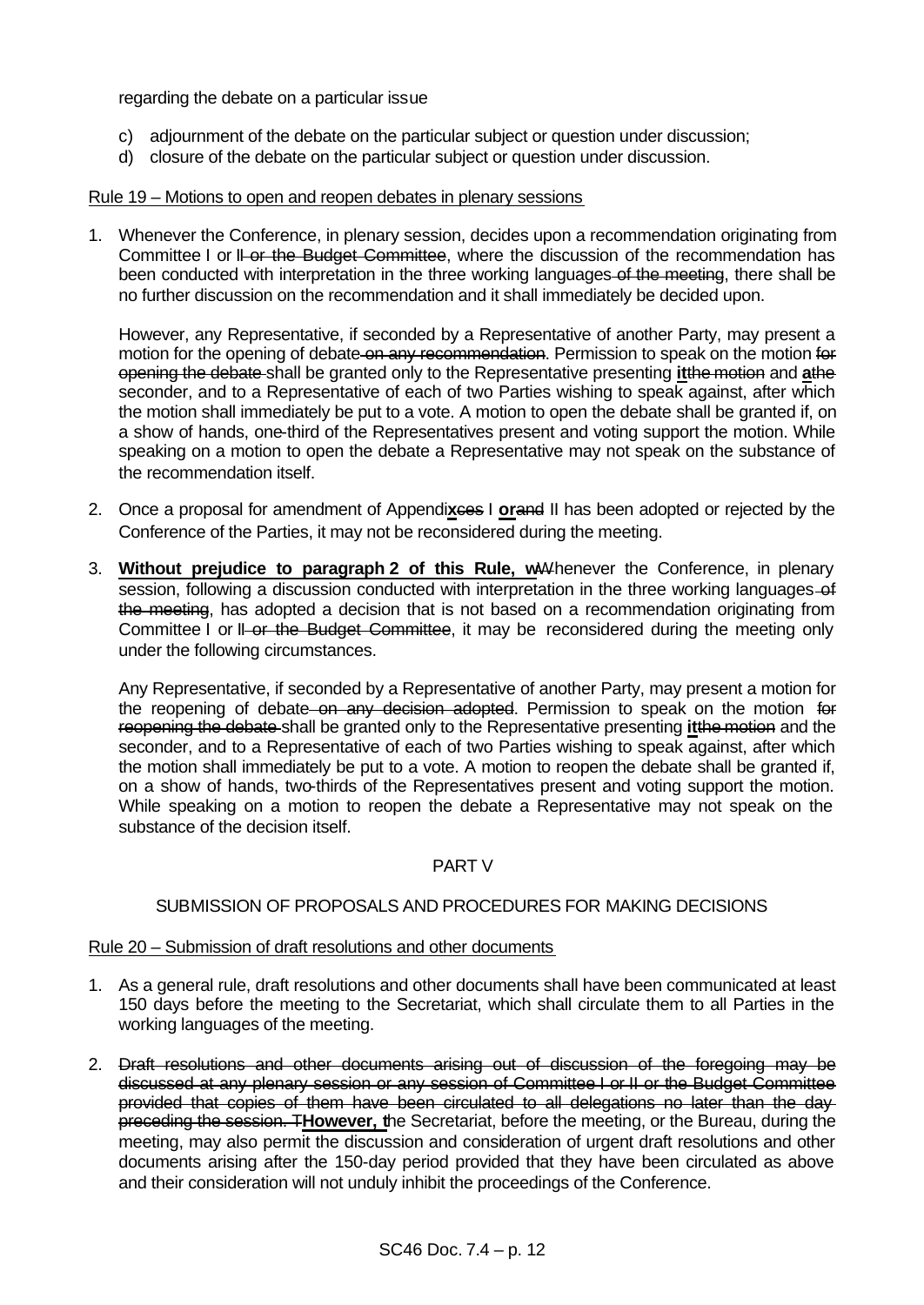- **3. Draft resolutions and other documents arising out of discussion of the foregoing may be discussed at any plenary session or any session of Committee I or II provided that copies of them have been circulated to all delegations, in the working languages, no later than during the session preceding the session at which they are to be discussed.**
- **4**3. The Representative of any Party that has submitted a draft resolution or other document may, at any time, withdraw it. Once withdrawn, it may not be re-submitted during the meeting.

# Rule 21 – Procedure for deciding on draft resolutions **and**or other documents **(except proposals to amend Appendices I and II)**

- 1. The Conference shall as far as possible decide on draft resolutions and other documents by consensus.
- 2. Whenever the Conference does not reach a consensus on the adoption or rejection of a draft resolution or other document, the Presiding Officer shall propose that the decision on the draft resolution or other document be put to a vote.
- 3. If two or more draft resolutions or other documents relate to the same question, the Conference shall, unless it determines otherwise, decide on them in the order in which they have been submitted. The Conference may, after deciding on a draft resolution or other document, consider whether to decide on the next such draft resolution or document.
- 4. A Representative may propose that parts of a draft resolution or other document shall be decided upon separately. If any objection is made to the request for such division, the motion for division shall be voted upon. Permission to speak on the motion for division shall be accorded only to a delegate from each of two Parties wishing to speak in favour of, and a delegate from each of two Parties wishing to speak against, the motion. If the motion for division is carried, those parts of the draft resolution or other document that are subsequently approved shall be decided upon as a whole. If all operative parts of the draft resolution or other document have been rejected, the draft resolution or other document shall be considered to have been rejected as a whole.
- 5. Any Representative may propose an amendment to a draft resolution or other document. The Presiding Officer may permit the immediate discussion and consideration of amendments to draft resolutions and other documents, even though such amendments have not been circulated previously.
- 6. When an amendment is moved to a draft resolution or other document, the amendment shall be decided on first. When two or more amendments are moved to a draft resolution or other document, the Conference shall first decide on the amendment furthest removed in substance from the original text and then on the amendment next furthest removed therefrom, and so on until all amendments have been submitted to decision. When, however, the adoption of one amendment necessarily implies the rejection of another amendment, the latter amendment shall not be submitted to decision. If one or more amendments are adopted, the amended draft resolution or other document shall then be decided upon.

# Rule 22 – Submission of proposals for amendment of Appendices I and II

- 1. Proposals for amendment of Appendices I and II shall have been communicated at least 150 days before the meeting to the Secretariat, which shall circulate them to all Parties $6$  in the working languages of the meeting.
- 2. The Representative of the Party that has submitted a proposal for amendment of Appendices I and II may, at anytime, withdraw the proposal or amend it to reduce its scope of effect**or to**

<sup>6</sup> *See Convention, ArticleXV, paragraph 1 (a).*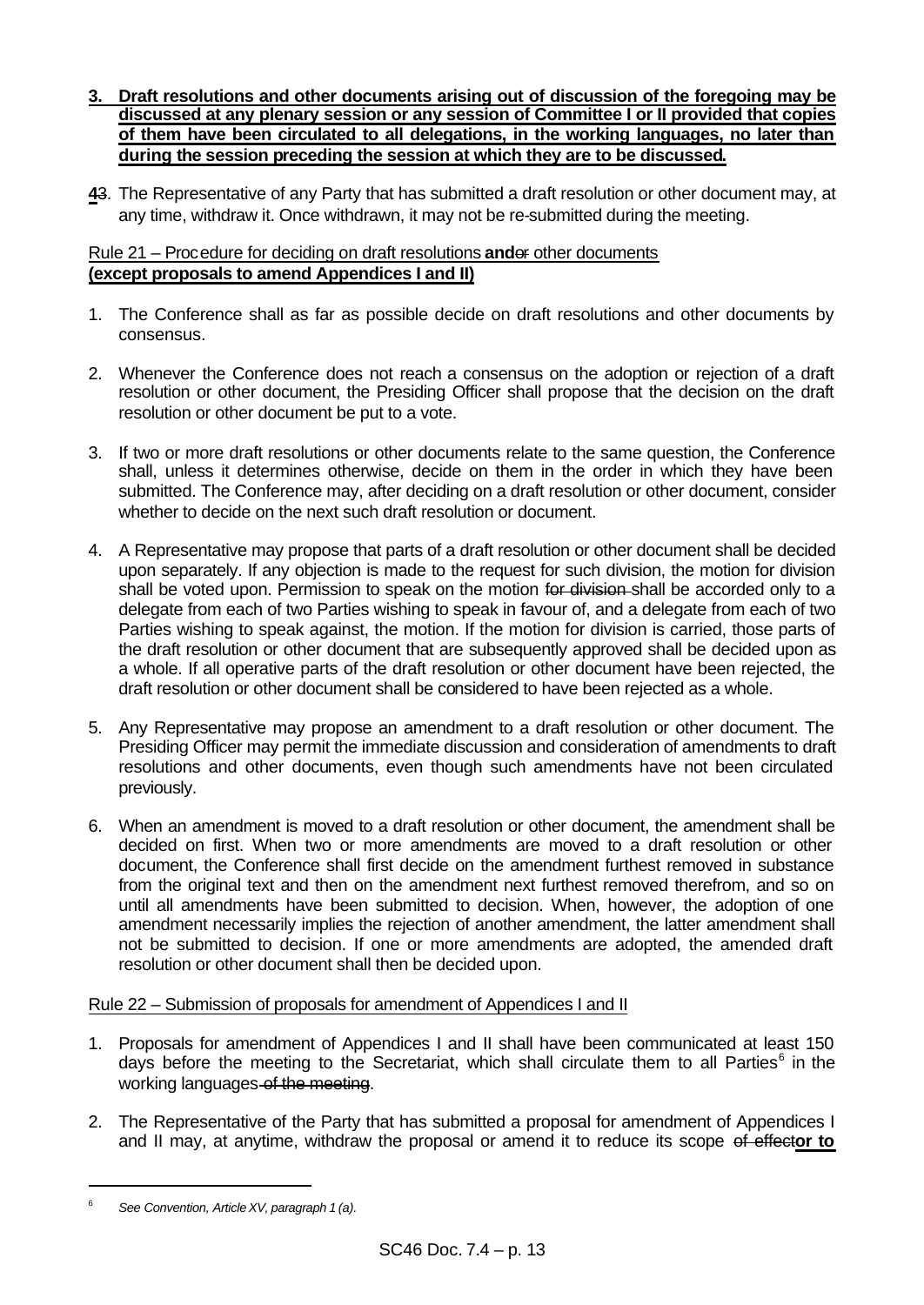**precise it**. Once a proposal has been withdrawn, it may not be re-submitted during the meeting. Once a proposal has been amended to reduce its scope of effect, it may not be re-amended, during the meeting, to increase the scope of effect of the amended proposal.

Rule 23 – Procedure for deciding on proposals for amendment of Appendices I and II

- 1. The Conference shall as far as possible decide on proposals for amendment of Appendices I and II by consensus.
- 2. Whenever the Conference does not reach a consensus on the adoption or rejection of a proposal for amendment of Appendices I and II, the Presiding Officer shall propose that the decision on the amendment be put to a vote.
- 3. A Representative may move that parts of a proposal for amendment of Appendices I and II shall be decided on separately. If any objection is made to the request for such division, the motion for division shall be voted upon. Permission to speak on the motion for division-shall be accorded only to a delegate from each of two Parties wishing to speak in favour of, and a delegate from each of two Parties wishing to speak against, the motion. If the motion for division is carried, those parts of the proposal which are subsequently approved shall be decided upon as a whole. If all parts of the proposal have been rejected, it shall be considered to have been rejected as a whole.
- 4. If two or more proposals for amendment of Appendices I and II relate to the same taxon and have the same substance, the Conference shall decide on one proposal only. If this proposal is adopted or rejected, the other or others is or are deemed to be adopted or rejected also.
- **5**6. Any Representative may propose an amendment to a proposal for amendment of Appendices I and II to precise it or to reduce its **scope**effect. The Presiding Officer may permit the immediate discussion and consideration of **such a proposed amendment**the amended proposal even though it has not been circulated previously.
- **6**5. If two or more proposals including proposals amended in accordance with Rule 22, paragraph 2, and Rule 23, paragraph **5**6 – relate to the same taxon, but are different in substance, the Conference shall first decide on the proposal that will have the greatestleast **restrictive** effect on the trade and then on the proposal with the next greatestleast restrictive effect on the trade, and so on until all proposals have been submitted to decision. When however, the adoption of one proposal necessarily **implies the rejection**covers the substance of another proposal, the latter proposal shall not be submitted to decision.

# PART VI

# VOTING

#### Rule 24 – Right to vote

- 1. Each duly accredited Representative shall have one vote.
- 2. The Representative of a Party shall exercise the voting rights of that Party.

#### Rule 25 – Methods of voting

1. The Conference shall normally vote by show of hands, but any Representative may request a roll-call vote. The roll-call vote shall be taken in the seating order of the delegations. The Presiding Officer may himself/herself require a roll-call vote on the advice of the tellers where they are in doubt as to the actual number of votes cast and this is likely to be critical to the outcome.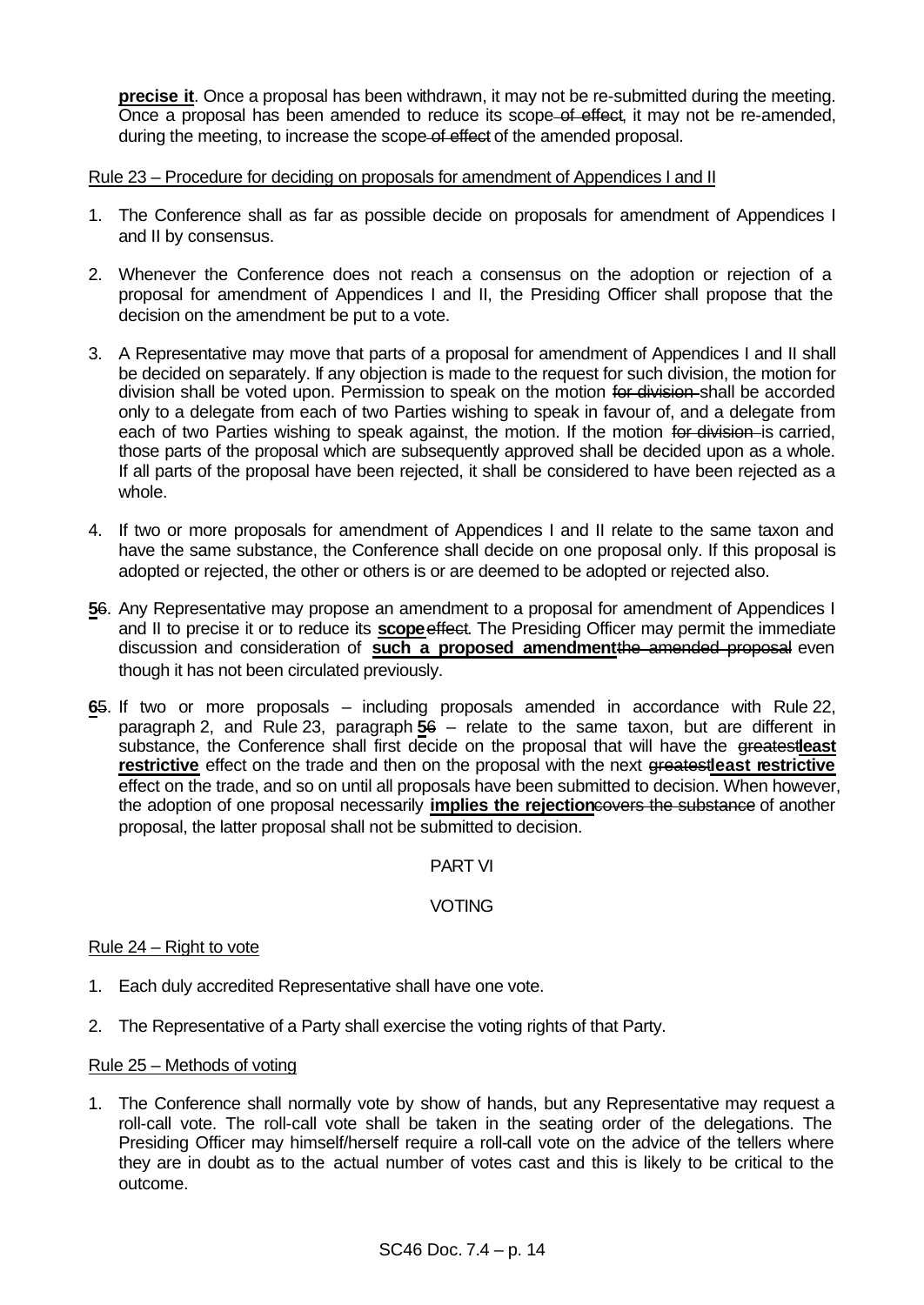- 2. All votes in respect of the election of officers or of prospective host countries shall be by secret ballot when there is more than one candidate and, although it shall not normally be used, any Representative may request a secret ballot for other matters. The Presiding Officer shall ask whether the request is seconded. If it is seconded by ten Representatives the vote shall be by secret ballot.
- 3. Voting by roll-call or secret ballot shall be expressed by "Yes", "No", or "Abstain". Only affirmative and negative votes shall be counted in calculating the number of votes cast.
- 4. The Presiding Officer shall be responsible for the counting of the votes and shall announce the result. After all votes, except those concerning the designation of the next host country, the Presiding Officer shall announce the number of affirmative votes, and negative votes and abstentions, as well as the majority needed to adopt the decision submitted to votation. He/she may be assisted by tellers appointed by the Secretariat.
- 5. After the Presiding Officer has announced the beginning of a vote, it shall not be interrupted except by a Representative on a point of order in connection with the actual conduct of the voting. The Presiding Officer may permit Representatives to explain their votes either before or after the voting, and may limit the time to be allowed for such explanations.

#### Rule 26 – Majority

- 1. Except where otherwise provided for under the provisions of the Convention, these Rules or the Terms of Reference for the Administration of the Trust Fund, all votes on procedural matters relating to the conduct of the business of the meeting shall be decided by a simple majority of the Representatives present and voting, while all other decisions shall be taken by a two-thirds majority of Representatives present and voting.
- 2. For the purpose of these Rules of Procedure, "Representatives present and voting" means duly accredited Representatives present and casting an affirmative or negative vote. Representatives abstaining from voting or Representatives **who**that cast a vote of abstention, shall not be counted in calculating the majority required.

# Rule 27 – Elections

- 1. If in an election to fill one place no candidate obtains the absolute majority in the first ballot, a second ballot shall be taken restricted to the two candidates obtaining the largest number of votes. If in the second ballot the votes are equally divided, the Presiding Officer shall decide between the candidates by drawing lots.
- 2. If in the first ballot there is a tie amongst candidates obtaining the second largest number of votes, a special ballot shall be held amongst them for reducing the number of candidates to two.
- 3. In the case of a tie amongst three or more candidates obtaining the largest number of votes in the first ballot, a special ballot shall be held amongst them for reducing the number of candidates to two. If a tie then results amongst two or more candidates, the Presiding Officer shall reduce the number to two by drawing lots, and a further ballot shall be held in accordance with paragraph 1 of this Rule.
- 4. This Rule also applies to the designation of the next host country of the Conference of the Parties.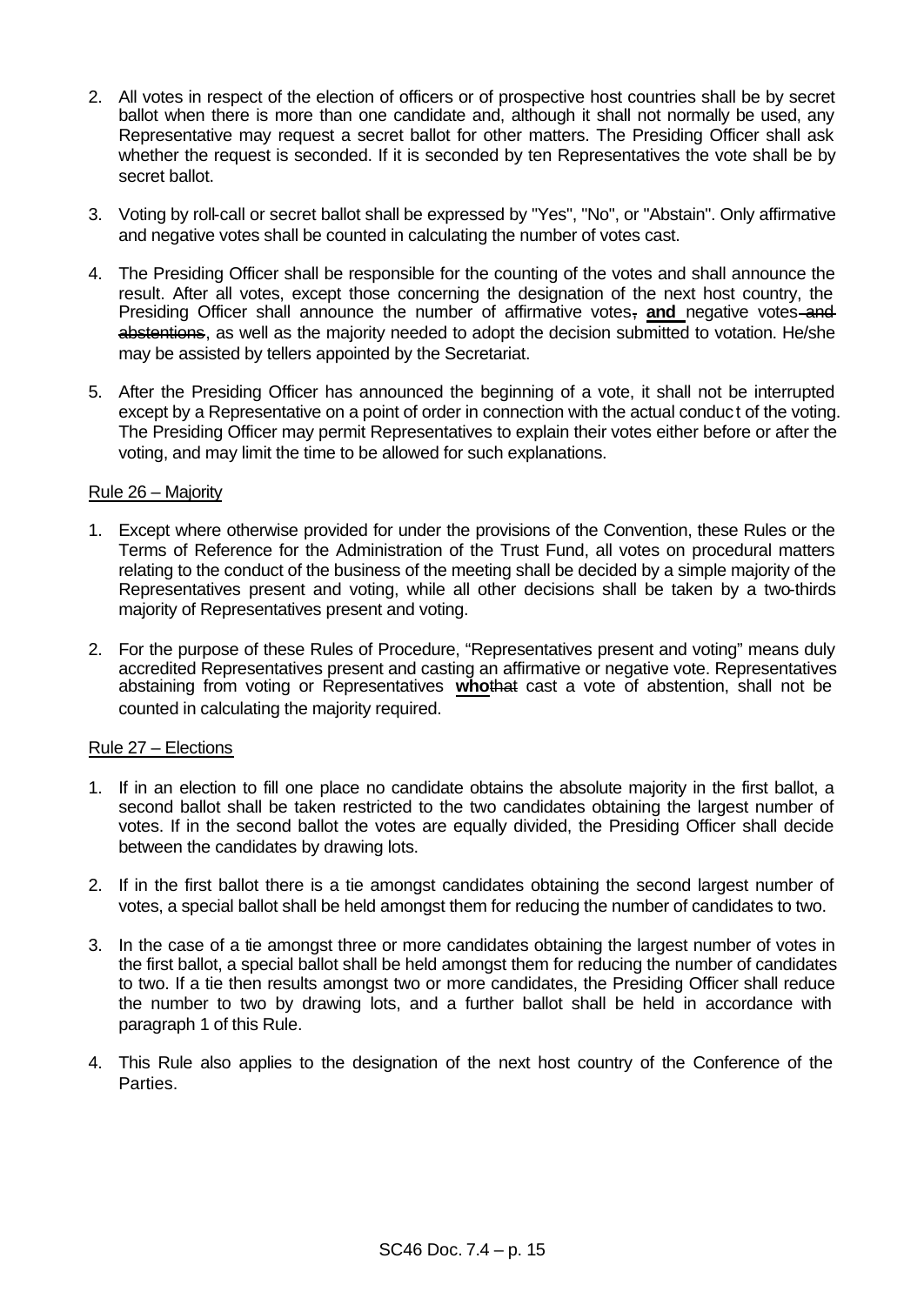# PART VII

# INFORMATIVE DOCUMENTS AND EXHIBITIONS

#### Rule 28 – Submission of informative documents and exhibitions

- 1. Informative documents on the conservation and utilization of natural resources may be submitted for the attention of the participants to the meeting by:
	- a) any Representative of a Party or any observer representing a State not party to the Convention or an intergovernmental organization; and
	- b) any observer representing any other organization.
- 2. **No approval is required for the distribution of s**Such documents**. However, they** shall clearly identify the delegation or observer presenting them.
- 3. **Documents from the States and organizations referred to in paragraph 1 a) of this Rule may, on request,**Where such documents are to be distributed by the Secretariat**. In this case**, they shall be provided in sufficient numbers for distribution.
- **4. Informative d**Documents **for distribution** from **the** organizations referred to in paragraph 1 b) of this Rule shall be subject to approval by the Secretariat, in consultation with the Bureau if necessary, before distribution**placed on the tables provided for this purpose**.
- **5**4. Where such documents are not to be distributed by the Secretariat, they shall not be subject to prior approval. However, a**A**ny Representative may complain to the Bureau if a**n informative** document **that has been distributed** is considered offensive.
- **6**5. Apart from an exhibition from the host country, where applicable, to show how it conserves nature and implements the Convention, no exhibition is authorized in the immediate vicinity of meeting rooms. Exhibitions set up in a specific exhibition area, at the cost of the exhibitors, may be subject to the approval of the Bureau, which may withdraw such permission at any time.

# PART VIII

# COMPLAINTS

#### Rule 29 – Complaints

- 1. A complaint may be addressed to the Bureau pursuant to Rule 28, paragraph 4**5**, or by any participant who has been subject to abuse by another.
- 2. When it receives a complaint, the Bureau shall obtain information necessary to consider the validity of the complaint, bearing in mind that legitimate differences of opinion may exist.
- 3. In the case of a complaint received pursuant to Rule 28, paragraph 4**5**, it shall consider whether the document concerned abuses or vilifies a Party, or brings the Convention into disrepute.
- 4. The Bureau shall decide on appropriate action, which may, as a last resort, include either a proposal to the Conference of the Parties to withdraw the right of admission of an organization to the meeting, or a formal complaint to a Party.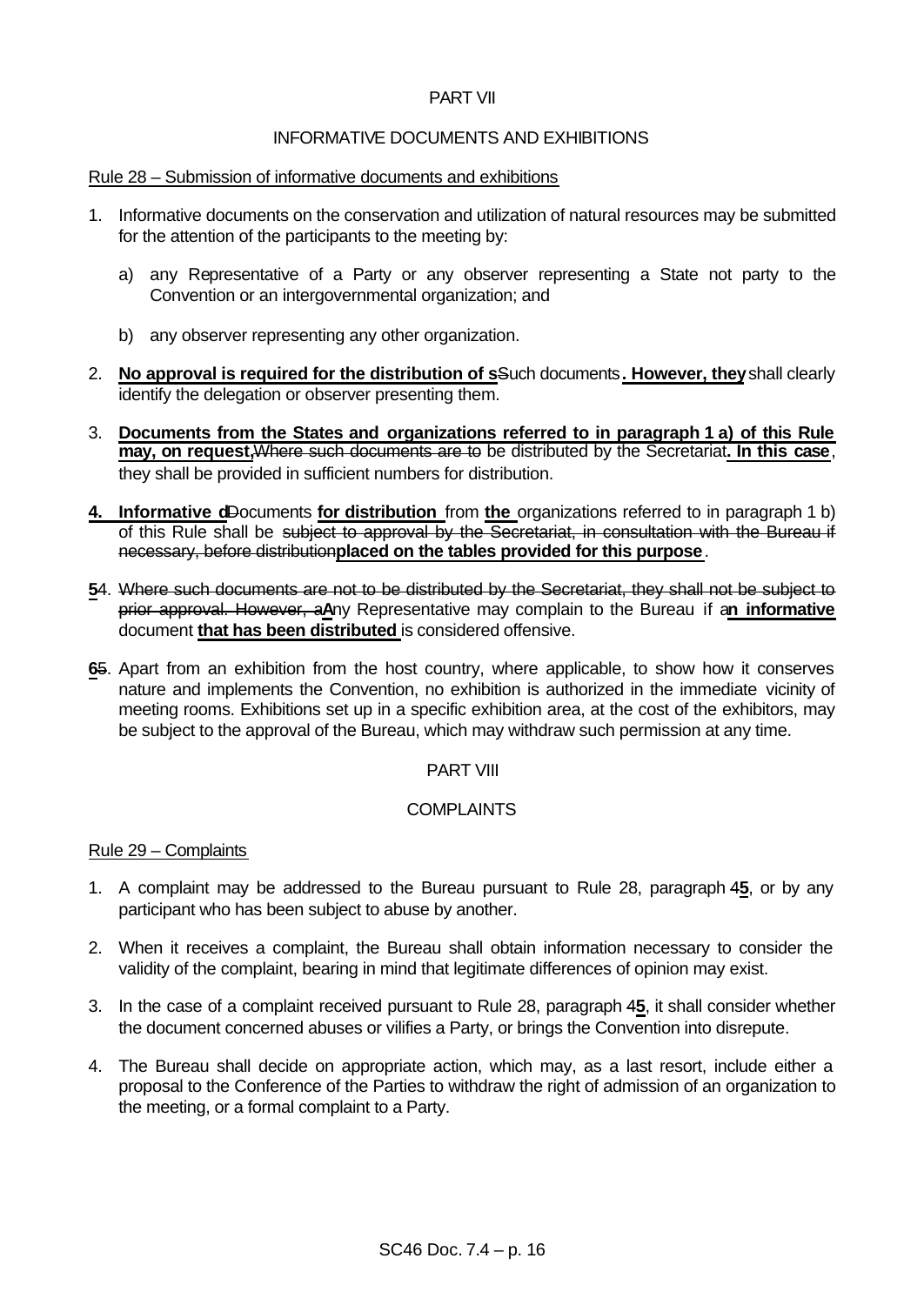# PART IX

# AMENDMENT OF THE RULES OF PROCEDURE

### Rule 30 – Amendment

These Rules are established by the Conference **of the Parties and shall remain valid for each meeting of the Conference unless they areand may be amended by decision of the Conference.**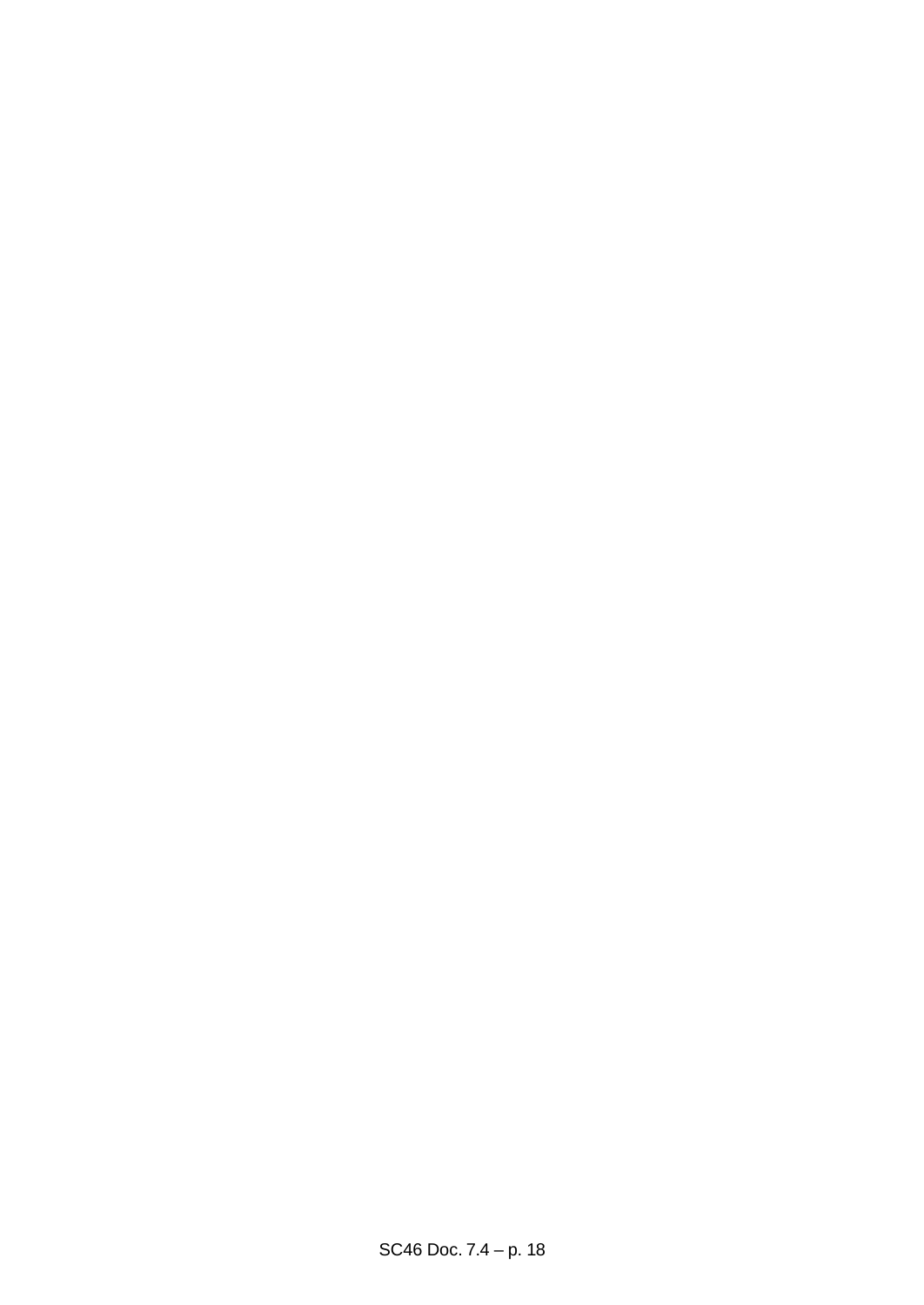## Draft Rules of Procedure for the 12th meeting of the Conference of the Parties

# PART I

### PARTICIPANTS: DELEGATES, OBSERVERS, SECRETARIAT

#### Rule 1 – Delegates

- 1. A State party to the Convention (hereafter referred to as "a Party")<sup>1</sup> shall be entitled to be represented at the meeting by a delegation consisting of a Representative and such Alternative Representatives and Advisers as the Party may deem necessary.
- 2. An Alternative Representative may at any time act in the place of the Representative.

#### Rule 2 – Observers

- 1. The United Nations, its specialized agencies, the International Atomic Energy Agency, as well as any State not a Party to the Convention may be represented at the meeting by observers who shall have the right to participate in the plenary sessions and sessions of Committees I and II but not to vote.<sup>2</sup>
- 2. Any body or agency technically qualified in protection, conservation or management of wild fauna and flora which is either:
	- a) an international agency or body, either governmental or non-governmental, or a national governmental agency or body; or
	- b) a national non-governmental agency or body which has been approved for this purpose by the State in which it is located;

and which has informed the Secretariat of the Convention of its desire to be represented at the meeting by observers, shall be permitted to be so represented in the plenary sessions and sessions of Committees I and II unless one-third of the Representatives present and voting object. Once admitted, these observers shall have the right to participate but not to vote.<sup>3</sup> However, the right of observers to participate may be withdrawn if so agreed by onethird of the Representatives present and voting.

#### Rule 3 – Credentials

- 1. The Representative or any Alternative Representative of a Party shall have been granted powers by a proper authority, i.e. the Head of State, the Head of Government or the Minister of Foreign Affairs, enabling him/her to represent the Party at the meeting. Any Adviser in the delegation of a Party shall submit credentials provided either by the same authority or by a duly accredited Representative whose credentials expressly authorize him/her to appoint Advisers to the delegation.
- 2. All credentials shall be submitted to the Secretariat of the Convention, where possible at least one week before the opening session of the meeting.

*<sup>1</sup> See Convention, Article I, sub-paragraph (h), and Article XXII. A Party is a State that has deposited with the Government of the Swiss Confederation its instrument of ratification, acceptance, approval or accession at least 90 days before the meeting.*

<sup>2</sup> *See Convention, ArticleXI, paragraph 6.*

<sup>3</sup> *See Convention, ArticleXI, paragraph 7.*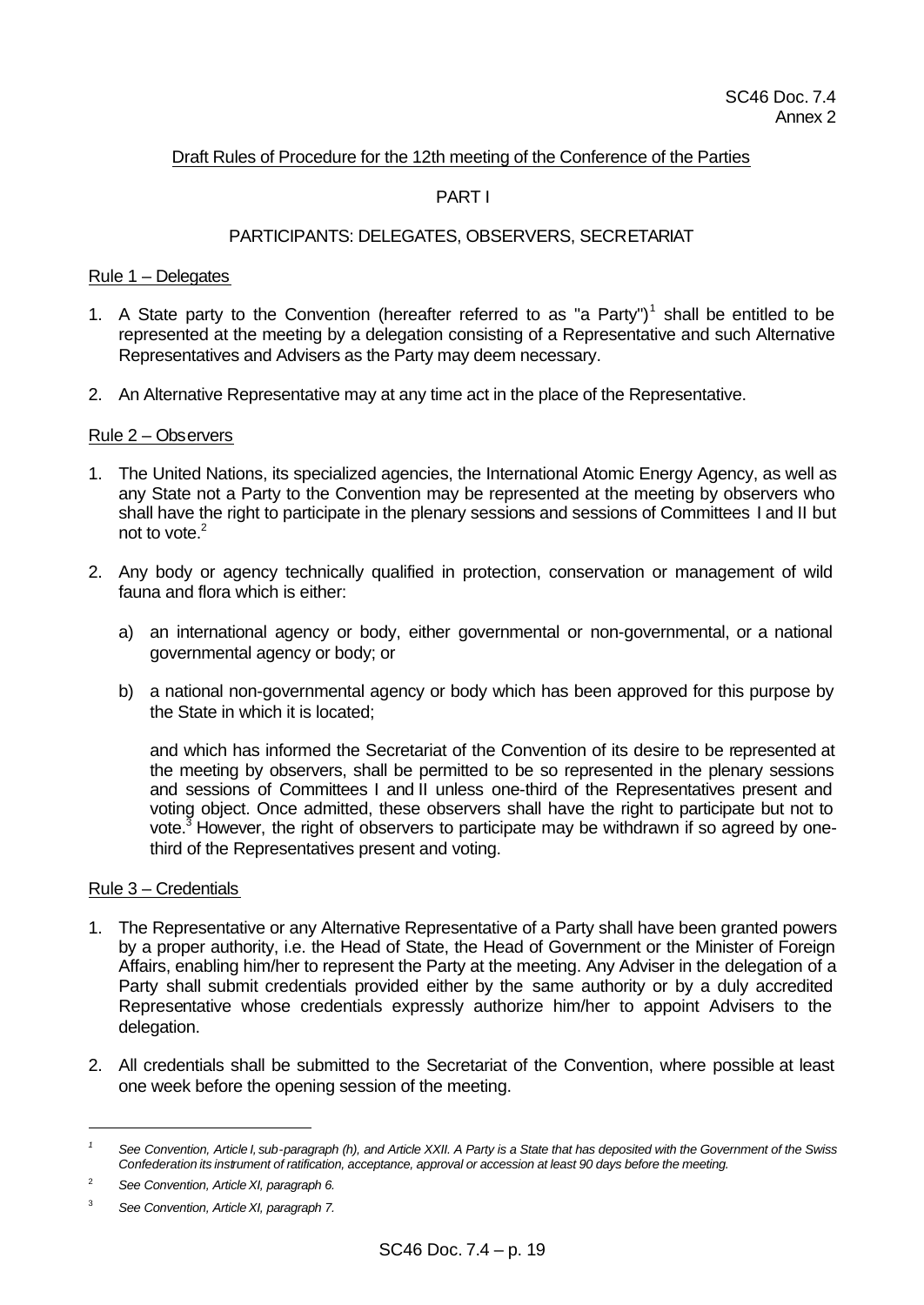- 3. The Credentials Committee referred to in Rule 5, paragraph 2 a), shall examine the credentials and shall report thereon to the meeting. It shall recommend acceptance of credentials only if the signed original has been presented.
- 4. Pending a decision on their credentials, delegates may participate provisionally in the meeting but not vote. The right to participate in the delegation of a Party shall not extend to persons whose credentials the Conference of the Parties has decided are unacceptable.
- 5. Bodies and agencies desiring to be represented at the meeting by observers shall submit the names of these observers [and, in the case of bodies and agencies referred to in Rule 2, paragraph 2 b), evidence of the approval of the State in which they are located] to the Secretariat of the Convention at least one month prior to the opening of the meeting.

# Rule 4 – Secretariat

The Secretariat of the Convention shall service and act as secretariat for the meeting.<sup>4</sup>

# PART II

# ARRANGEMENT OF THE MEETING

# Rule 5 – Plenary sessions, committees and working groups

- 1. The Conference of the Parties conducts its work in plenary sessions and in committee sessions.
- 2. The Conference of the Parties shall establish the following sessional committees:
	- a) the Credentials Committee, of not more than five Representatives of different Parties, which shall report to the meeting;
	- b) Committee I, which shall be responsible for making recommendations to the Conference on all proposals to amend the appendices of the Convention and on any matter of a primarily biological nature; and
	- c) Committee II, which shall act similarly in relation to all other matters to be decided upon by the Conference.
- 3. The Conference and Committees I and II may establish such working groups as may be necessary to enable them to carry out their functions. They shall define the terms of reference and composition of each working group, the size of which may be limited according to the number of places available in assembly rooms.
- 4. Each working group shall elect its own officers.

#### Rule 6 – Rules of Procedure of committees and working groups

Insofar as they are applicable, these Rules shall apply *mutatis mutandis* to the proceedings of committees and working groups.

# Rule 7 – Quorum

l

A quorum for a plenary session of the meeting or for a session of Committee I or II shall consist of one-half of the Parties having delegations at the meeting. No plenary session or session of Committee I or II shall take place in the absence of a quorum.

<sup>4</sup> *See Convention, ArticleXII, paragraph 2 (a).*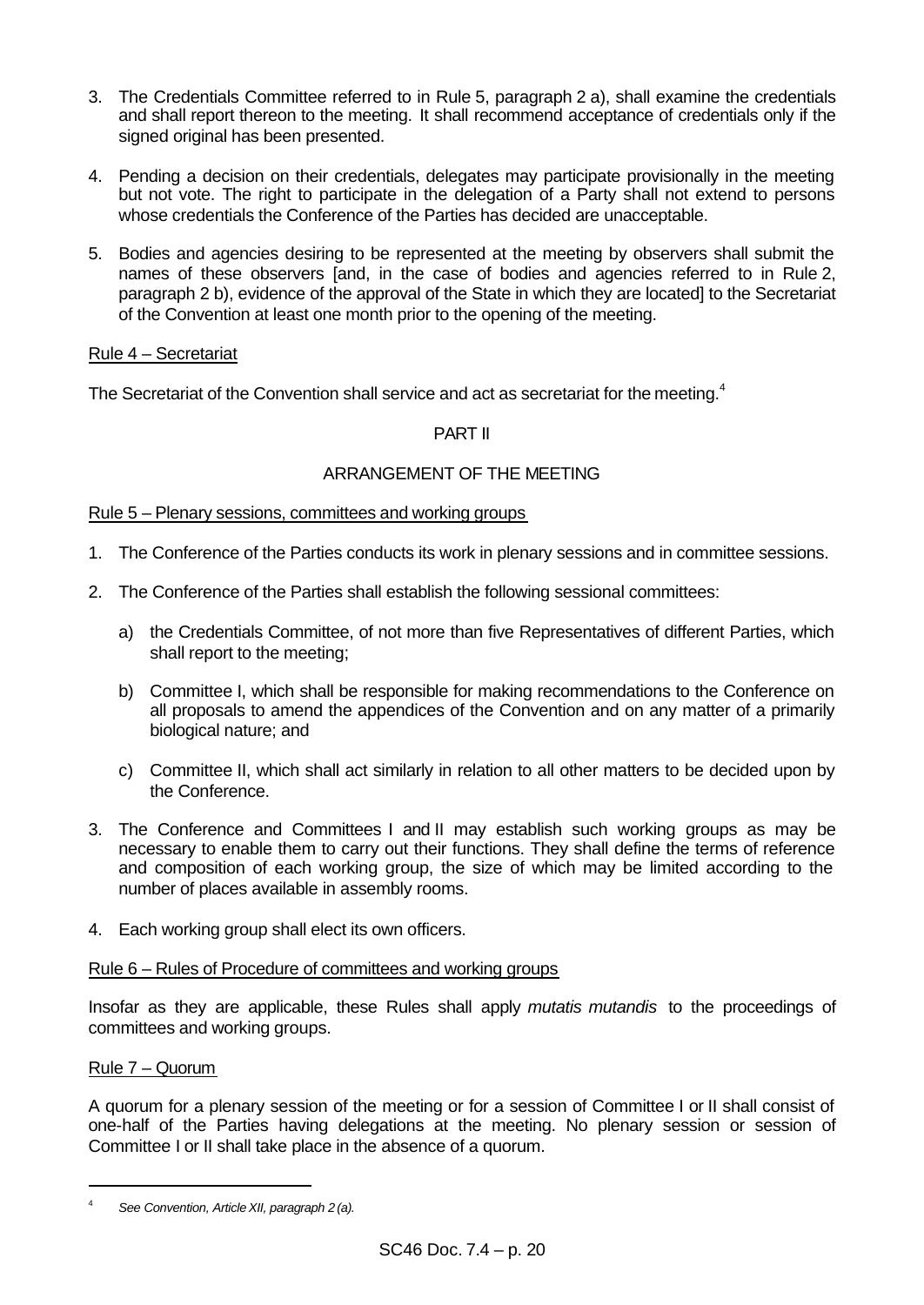# Rule 8 – Working languages

- 1. English, French and Spanish shall be the working languages of the meeting.
- 2. Interventions made in any of the working languages shall be interpreted into the other working languages in plenary session and sessions of Committees I and II. Interpretation shall be provided in sessions of the Credentials Committee and working groups only if resources allow.
- 3. The official documents of the meeting shall be distributed in the working languages.

# Rule 9 – Other languages

- 1. A participant may speak in a language other than a working language. He/she shall be responsible for providing interpretation into a working language. Interpretation by the Secretariat into the other working languages may be based upon that interpretation.
- 2. Any document submitted to the Secretariat in any language other than a working language shall be accompanied by a translation into one of the working languages.

# Rule 10 – Summary records

- 1. Summary records of plenary sessions and of sessions of Committees I and II shall be kept by the Secretariat in the working languages of the meeting. These shall be circulated to all Parties as soon as possible after the meeting.
- 2. The Credentials Committee and working groups shall decide upon the form in which their records shall be prepared.

# Rule 11 – Seating

- 1. Delegations shall, as a general rule, be seated in accordance with the alphabetical order of the English language names of the Parties they represent.
- 2. However, delegations of Parties that are members of a regional economic integration organization<sup>5</sup> shall, at their request, be seated together.
- 3. Seating limitations may require that no more than four delegates of any Party be present at plenary sessions and sessions of Committees I and II.
- 4. Observers shall be seated in one or more designated areas within the meeting room. They may enter an area designated for delegations only when invited to do so by a delegate.
- 5. Seating limitations may require that no more than two observers from any State not a Party, or from any body or agency, be present at plenary sessions and sessions of Committees I and II.

# Rule 12 – Publicity of debates

- 1. All plenary sessions of the meeting and sessions of Committees I and II shall be open to the public. However any single session may be closed to the public by a decision of a simple majority of the Representatives present and voting.
- 2. As a general rule, participation in sessions of the Credentials Committee or any working group shall be limited to the delegates and those observers invited by the Presiding Officer of the

<sup>5</sup> *This means a regional economic integration organization constituted by sovereign States that have competence in respect of the negotiation, conclusion and implementation of international agreements in matters transferred to them by their Member States and covered by the Convention.*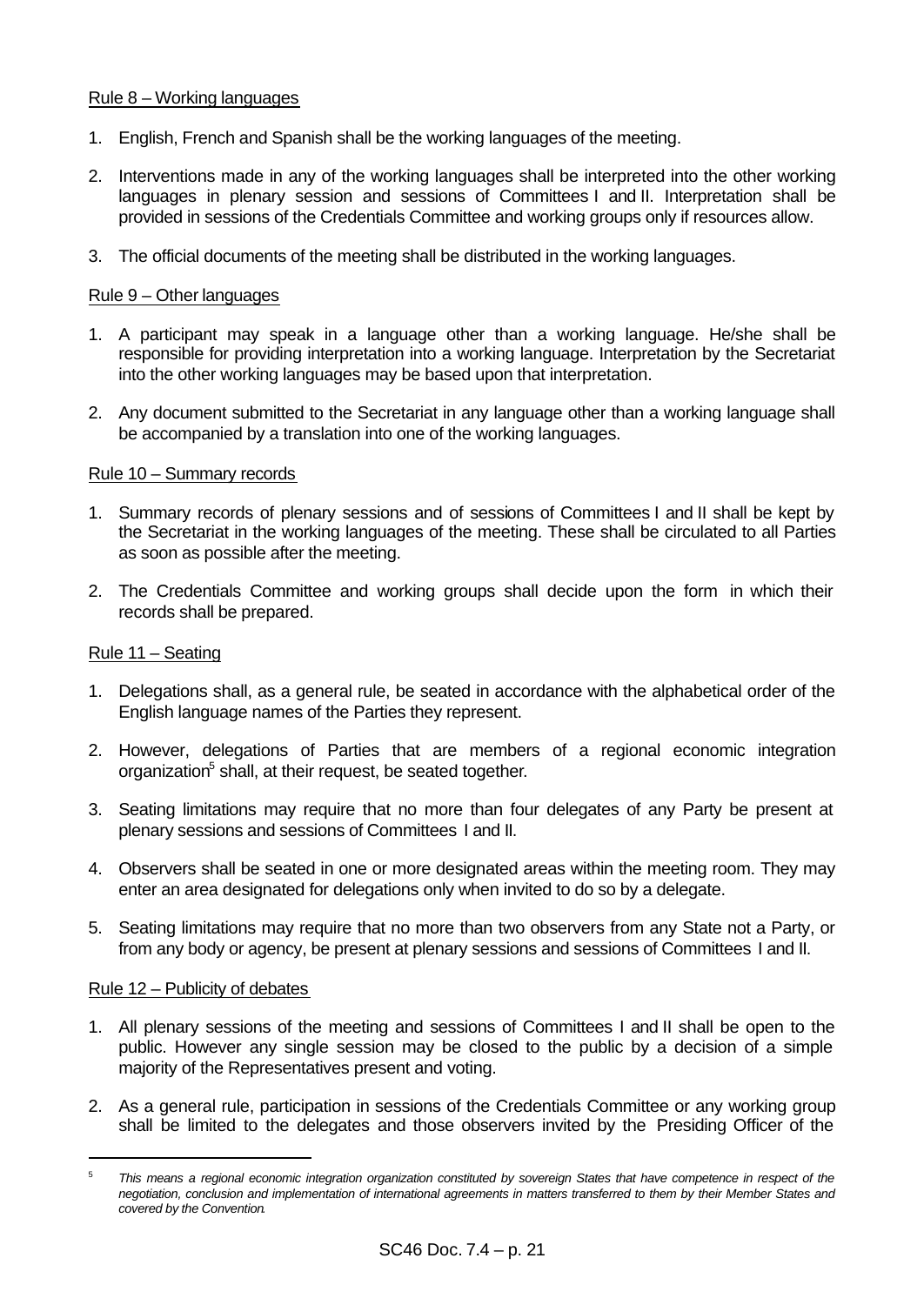session at which the Committee or working group is established. However, the Presiding Officer may leave it to the discretion of the Chairman of a committee or working group to decide on the invitation of observers.

#### Rule 13 – Media

- 1. Representatives of the media may attend the meeting after they have been accredited by the Secretariat. Plenary sessions and sessions of Committees I and II are open to the representatives of the media unless such sessions are closed to the public.
- 2. The representatives of the media shall be seated in a designated area within the meeting room. Photographers and television crews may only enter the areas designated for delegations and for observers when invited to do so by the Chairman of the Conference or the Chairman of Committee I or II, and for as long as they are so authorized. Requests for such authorization shall be addressed to the Secretariat.

# PART III

# **OFFICERS**

#### Rule 14 – Chairmen and Vice-Chairmen

- 1. The Chairman of the Standing Committee shall act as temporary Chairman of the Conference until the Conference of the Parties elects a Chairman in accordance with Rule 14, paragraph 2.
- 2. The Conference of the Parties shall elect a Chairman and two Vice-Chairmen of the Conference to preside over plenary sessions of the meeting. It shall also elect a Chairman for each of the Committees I and II and the Credentials Committee. Candidates for these offices shall be nominated by the Standing Committee in consultation with the Secretariat and, where applicable, with the Host Government, which shall satisfy themselves that the candidates are, *prima facie*, capable of impartially expediting the business of the Conference. As Presiding Officers have no vote there is no other qualification required for nomination.
- 3. The Chairman of the Conference shall preside at all plenary sessions of the meeting.
- 4. If the Chairman of the Conference is absent or is unable to discharge his/her duties, the Bureau shall nominate one of the Vice-Chairmen of the Conference to deputize for him/her as Presiding Officer.
- 5. If the Chairman of a Committee is absent or is unable to discharge his/her duties, the Bureau shall nominate one of the Vice-Chairmen of the Conference to deputize for him/her as Presiding Officer.
- 6. The Presiding Officer shall not vote.

#### Rule 15 – Bureau

- 1. The Chairman and the Vice-Chairmen of the Conference, the Chairmen of Committees I and II and of the Credentials Committee, the Standing Committee and the Secretariat shall constitute the Bureau of the Conference with the general duty of ensuring the effective enforcement of the Rules of Procedure and forwarding the business of the meeting, and shall take such steps as are necessary to alter the timetable or structure of the meeting to ensure the effective completion of business including, as a last resort, the limiting of time for debates.
- 2. The Chairman of the Conference shall preside over the Bureau.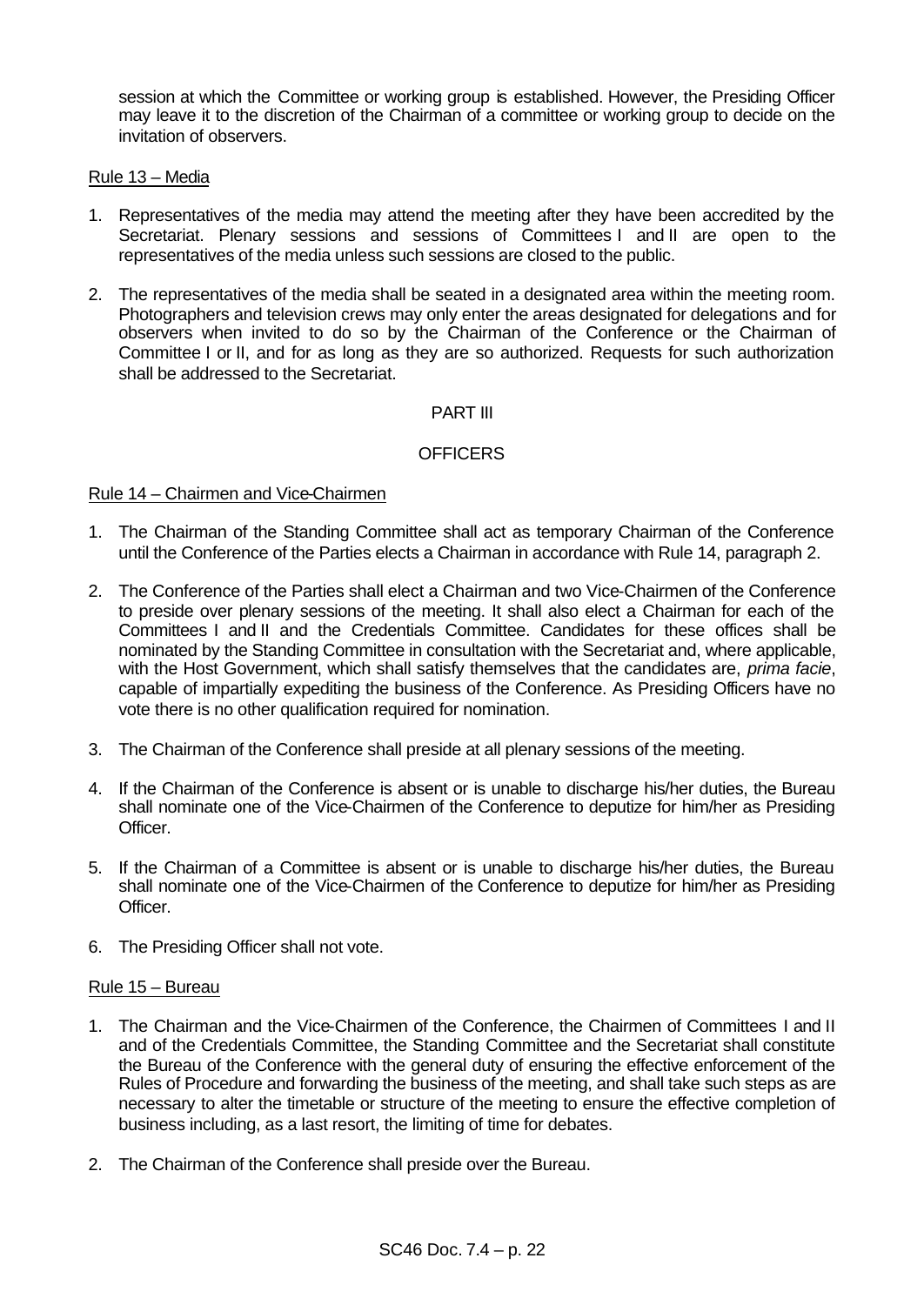# PART IV

# RULES OF ORDER AND DEBATE

#### Rule 16 – Powers of Presiding Officer

- 1. In addition to exercising the powers conferred upon him/her elsewhere in these Rules, the Presiding Officer shall at plenary sessions of the meeting and at sessions of Committees I and II, the Credentials Committee and working groups:
	- a) declare the session open and closed;
	- b) direct the discussion;
	- c) ensure the observance of these Rules;
	- d) accord the right to speak;
	- e) put questions to a vote and announce decisions;
	- f) rule on points of order;
	- g) subject to these Rules, have complete control of the proceedings and the maintenance of order; and
	- h) where necessary, determine that Rule 11, paragraph 3 or 5, shall be applied.
- 2. The Presiding Officer may, in the course of discussion at a plenary session of the meeting or at sessions of Committees I and II, the Credentials Committee and working groups, propose:
	- a) time limits for speakers;
	- b) limitation of the number of times the members of a delegation or the observers from a State not a Party, body or agency may speak on any question;
	- c) the closure of the list of speakers;
	- d) the adjournment or the closure of the debate on the particular subject or question under discussion; and
	- e) the suspension or adjournment of the session.

# Rule 17 – Right to speak

- 1. The right to speak shall extend to Representatives, Alternative Representatives and Advisers whose credentials are under consideration or have been accepted, and to observers who have been admitted to the meeting in accordance with Rule 2, as well as to the Secretariat.
- 2. The Presiding Officer shall, as a general rule, call upon speakers in the order in which they signify their desire to speak and shall give precedence to the delegates and to the Secretariat. Amongst observers, precedence shall be given to non-Party States, intergovernmental organizations and non-governmental organizations, in this order. However the Presiding Officer may depart from this general rule and call on speakers in the order that he/she judges appropriate to ensure the timely progress of the debate.
- 3. A delegate or observer shall speak only if called upon by the Presiding Officer, who may call a speaker to order if his/her remarks are not relevant to the subject under discussion.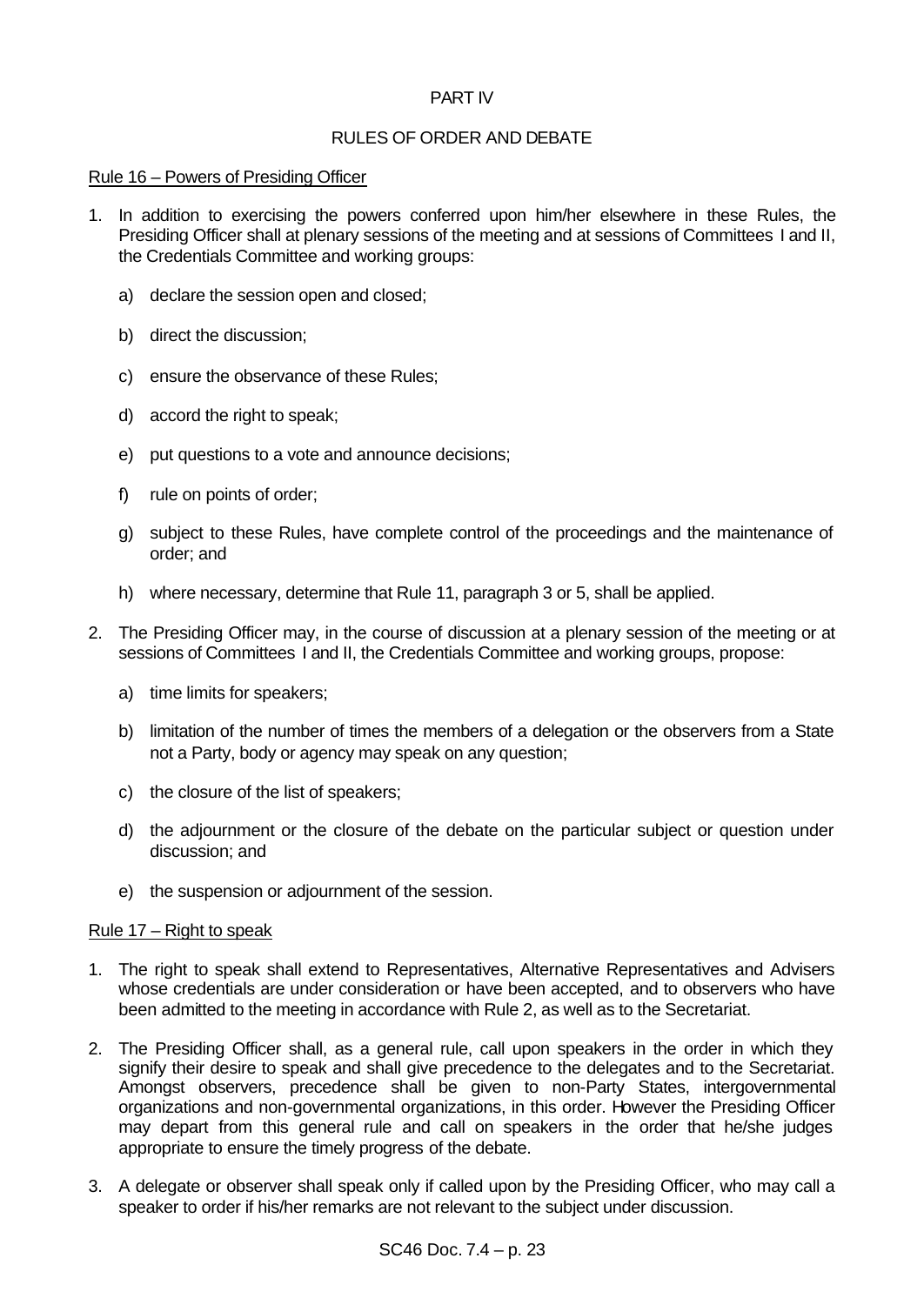- 4. A speaker shall not be interrupted except on a point of order. He/she may, however, with the permission of the Presiding Officer, give way during his/her intervention to allow any other delegate or observer to request elucidation on a particular point.
- 5. The Chairman of a committee or working group may be accorded precedence for the purpose of explaining the conclusion arrived at by that committee or working group.
- 6. The Conference and Committees I and II may, on a proposal by the Presiding Officer or by a Representative, limit the time to be allowed to each speaker and the number of times the members of a delegation or the observers either from a State not a Party, or from an agency or body may speak on any question. When the debate is subject to such limits, and a speaker has spoken for his/her allotted time, the Presiding Officer shall call him/her to order without delay.
- 7. During the course of a debate the Presiding Officer may announce the list of speakers and, with the consent of the Conference, or Committee I or II, declare the list closed. He/she may, however, accord the right of reply to any delegate or observer if an intervention delivered after he/she has declared the list closed makes this desirable.

#### Rule 18 – Procedural motions

- 1. During the discussion of any matter, a Representative may rise to a point of order. Except in cases where the speaker wishes to propose one of the motions referred to in paragraph 2, the point of order shall be immediately decided by the Presiding Officer. A Representative may appeal against the ruling of the Presiding Officer. The appeal shall be immediately put to a vote and the Presiding Officer's ruling shall stand unless a simple majority of the Representatives present and voting otherwise decides. In such instances, a Representative rising to a point of order may not speak on the substance of the matter under discussion.
- 2. The motions listed below shall have precedence, in the order shown, over all other proposals or motions before the Conference. In addition to the proposer of the motion, a delegate may speak in favour of the motion and a delegate of each of two Parties may speak against it, after which the motion shall be immediately put to a vote. The Presiding Officer may limit the time to be allowed to the speakers.

regarding the session

- a) suspension of the session;
- b) adjournment of the session;

regarding the debate on a particular issue

- c) adjournment of the debate on the particular subject or question under discussion;
- d) closure of the debate on the particular subject or question under discussion.

# Rule 19 – Motions to open and reopen debates in plenary sessions

1. Whenever the Conference, in plenary session, decides upon a recommendation originating from Committee I or II, where the discussion of the recommendation has been conducted with interpretation in the three working languages, there shall be no further discussion on the recommendation and it shall immediately be decided upon.

However, any Representative, if seconded by a Representative of another Party, may present a motion for the opening of debate. Permission to speak on the motion shall be granted only to the Representative presenting it and a seconder, and to a Representative of each of two Parties wishing to speak against, after which the motion shall immediately be put to a vote. A motion to open the debate shall be granted if, on a show of hands, one-third of the Representatives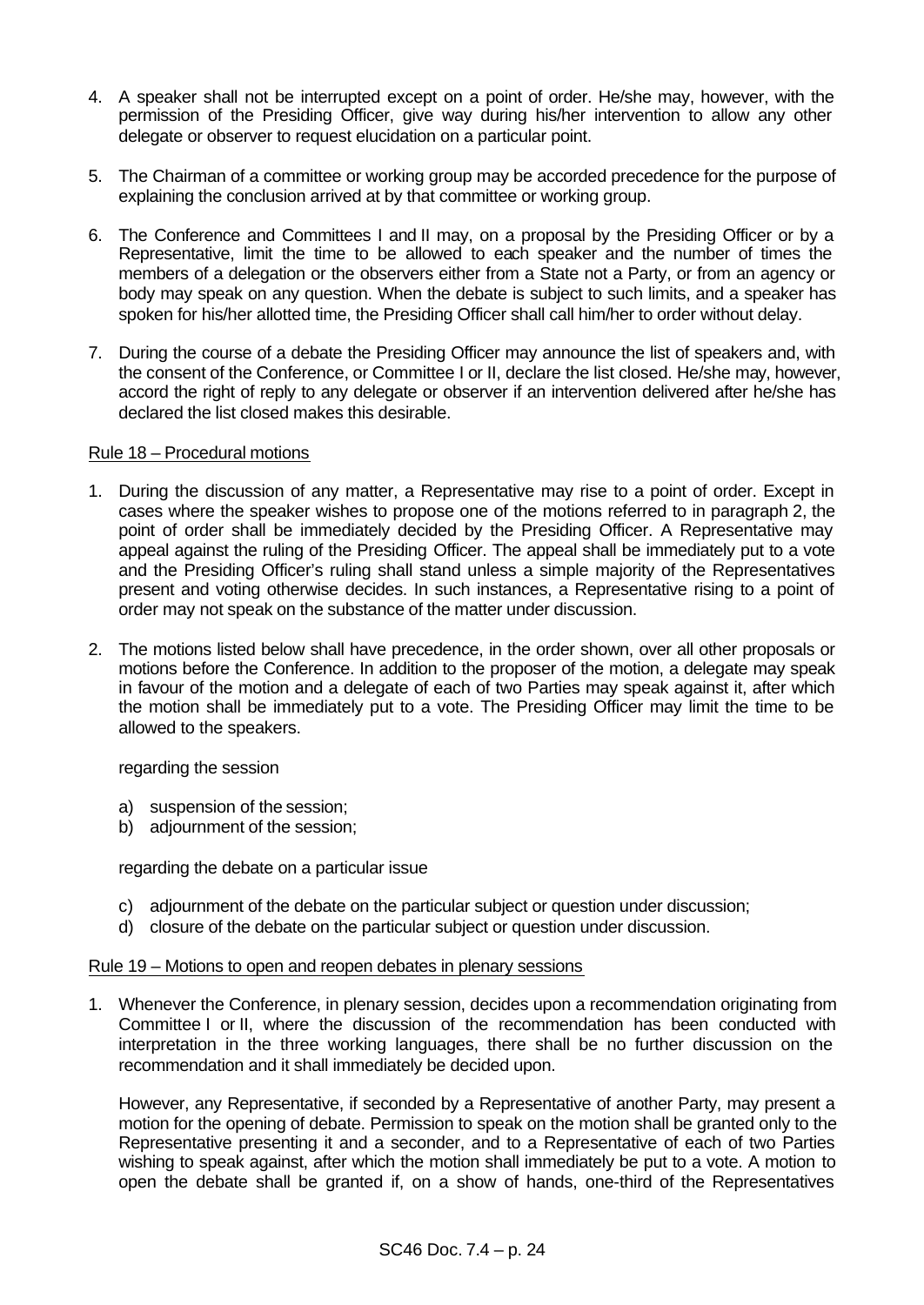present and voting support the motion. While speaking on a motion to open the debate a Representative may not speak on the substance of the recommendation itself.

- 2. Once a proposal for amendment of Appendix I or II has been adopted or rejected by the Conference of the Parties, it may not be reconsidered during the meeting.
- 3. Without prejudice to paragraph 2 of this Rule, whenever the Conference, in plenary session, following a discussion conducted with interpretation in the three working languages, has adopted a decision that is not based on a recommendation originating from Committee I or II, it may be reconsidered during the meeting only under the following circumstances.

Any Representative, if seconded by a Representative of another Party, may present a motion for the reopening of debate. Permission to speak on the motion shall be granted only to the Representative presenting it and the seconder, and to a Representative of each of two Parties wishing to speak against, after which the motion shall immediately be put to a vote. A motion to reopen the debate shall be granted if, on a show of hands, two-thirds of the Representatives present and voting support the motion. While speaking on a motion to reopen the debate a Representative may not speak on the substance of the decision itself.

# PART V

#### SUBMISSION OF PROPOSALS AND PROCEDURES FOR MAKING DECISIONS

#### Rule 20 – Submission of draft resolutions and other documents

- 1. As a general rule, draft resolutions and other documents shall have been communicated at least 150 days before the meeting to the Secretariat, which shall circulate them to all Parties in the working languages of the meeting.
- 2. However, the Secretariat, before the meeting, or the Bureau, during the meeting, may also permit the discussion and consideration of urgent draft resolutions and other documents arising after the 150-day period provided that they have been circulated as above and their consideration will not unduly inhibit the proceedings of the Conference.
- 3. Draft resolutions and other documents arising out of discussion of the foregoing may be discussed at any plenary session or any session of Committee I or II provided that copies of them have been circulated to all delegations, in the working languages, no later than during the session preceding the session at which they are to be discussed.
- 4. The Representative of any Party that has submitted a draft resolution or other document may, at any time, withdraw it. Once withdrawn, it may not be re-submitted during the meeting.

# Rule 21 – Procedure for deciding on draft resolutions and other documents (except proposals to amend Appendices I and II)

- 1. The Conference shall as far as possible decide on draft resolutions and other documents by consensus.
- 2. Whenever the Conference does not reach a consensus on the adoption or rejection of a draft resolution or other document, the Presiding Officer shall propose that the decision on the draft resolution or other document be put to a vote.
- 3. If two or more draft resolutions or other documents relate to the same question, the Conference shall, unless it determines otherwise, decide on them in the order in which they have been submitted. The Conference may, after deciding on a draft resolution or other document, consider whether to decide on the next such draft resolution or document.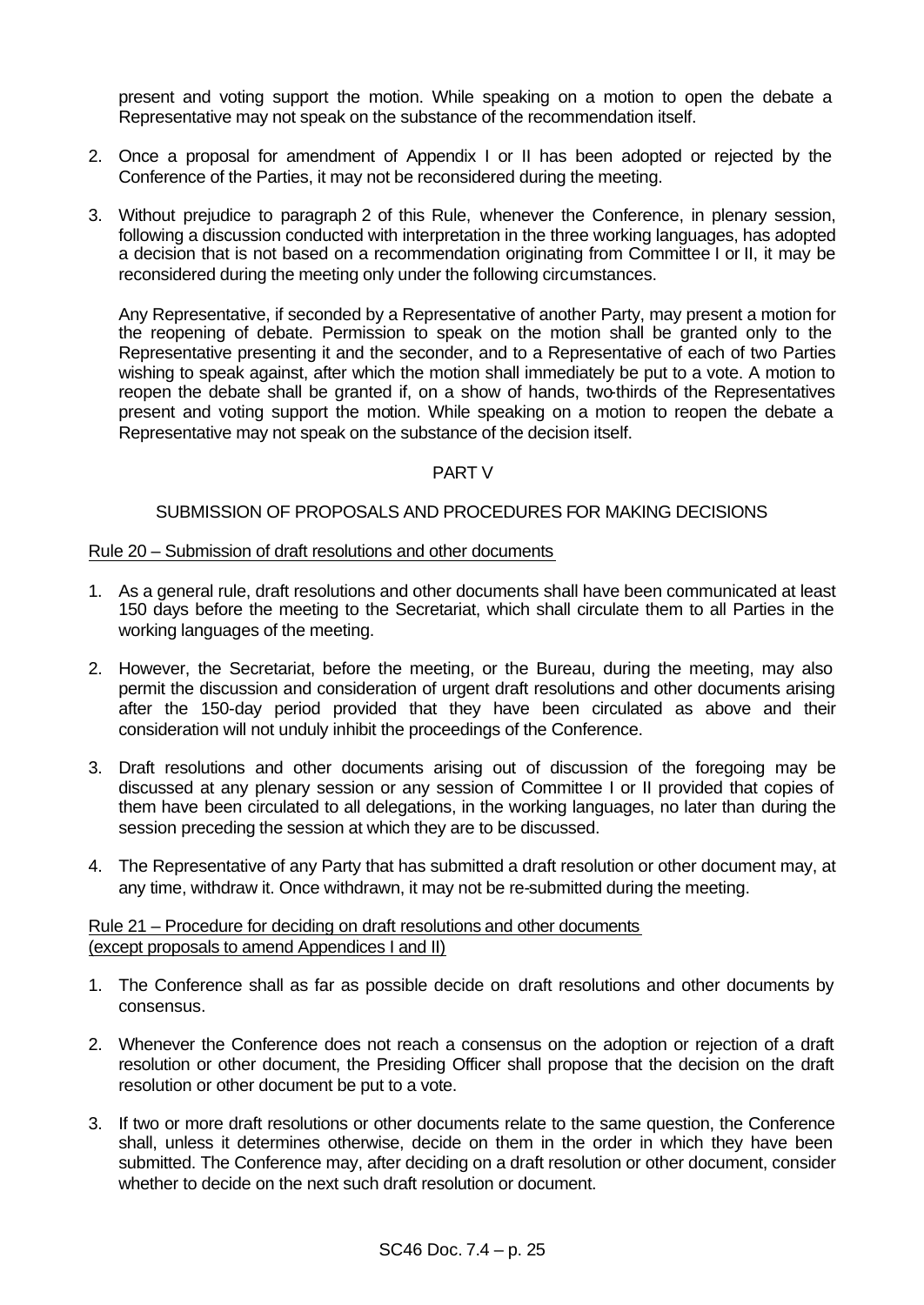- 4. A Representative may propose that parts of a draft resolution or other document shall be decided upon separately. If any objection is made to the request for such division, the motion for division shall be voted upon. Permission to speak on the motion shall be accorded only to a delegate from each of two Parties wishing to speak in favour of, and a delegate from each of two Parties wishing to speak against, the motion. If the motion for division is carried, those parts of the draft resolution or other document that are subsequently approved shall be decided upon as a whole. If all operative parts of the draft resolution or other document have been rejected, the draft resolution or other document shall be considered to have been rejected as a whole.
- 5. Any Representative may propose an amendment to a draft resolution or other document. The Presiding Officer may permit the immediate discussion and consideration of amendments to draft resolutions and other documents, even though such amendments have not been circulated previously.
- 6. When an amendment is moved to a draft resolution or other document, the amendment shall be decided on first. When two or more amendments are moved to a draft resolution or other document, the Conference shall first decide on the amendment furthest removed in substance from the original text and then on the amendment next furthest removed therefrom, and so on until all amendments have been submitted to decision. When, however, the adoption of one amendment necessarily implies the rejection of another amendment, the latter amendment shall not be submitted to decision. If one or more amendments are adopted, the amended draft resolution or other document shall then be decided upon.

# Rule 22 – Submission of proposals for amendment of Appendices I and II

- 1. Proposals for amendment of Appendices I and II shall have been communicated at least 150 days before the meeting to the Secretariat, which shall circulate them to all Parties $6$  in the working languages.
- 2. The Representative of the Party that has submitted a proposal for amendment of Appendices I and II may, at anytime, withdraw the proposal or amend it to reduce its scope or to precise it. Once a proposal has been withdrawn, it may not be re-submitted during the meeting. Once a proposal has been amended to reduce its scope, it may not be re-amended, during the meeting, to increase the scope of the amended proposal.

# Rule 23 – Procedure for deciding on proposals for amendment of Appendices I and II

- 1. The Conference shall as far as possible decide on proposals for amendment of Appendices I and II by consensus.
- 2. Whenever the Conference does not reach a consensus on the adoption or rejection of a proposal for amendment of Appendices I and II, the Presiding Officer shall propose that the decision on the amendment be put to a vote.
- 3. A Representative may move that parts of a proposal for amendment of Appendices I and II shall be decided on separately. If any objection is made to the request for such division, the motion for division shall be voted upon. Permission to speak on the motion shall be accorded only to a delegate from each of two Parties wishing to speak in favour of, and a delegate from each of two Parties wishing to speak against, the motion. If the motion is carried, those parts of the proposal which are subsequently approved shall be decided upon as a whole. If all parts of the proposal have been rejected, it shall be considered to have been rejected as a whole.

<sup>6</sup> *See Convention, ArticleXV, paragraph 1 (a).*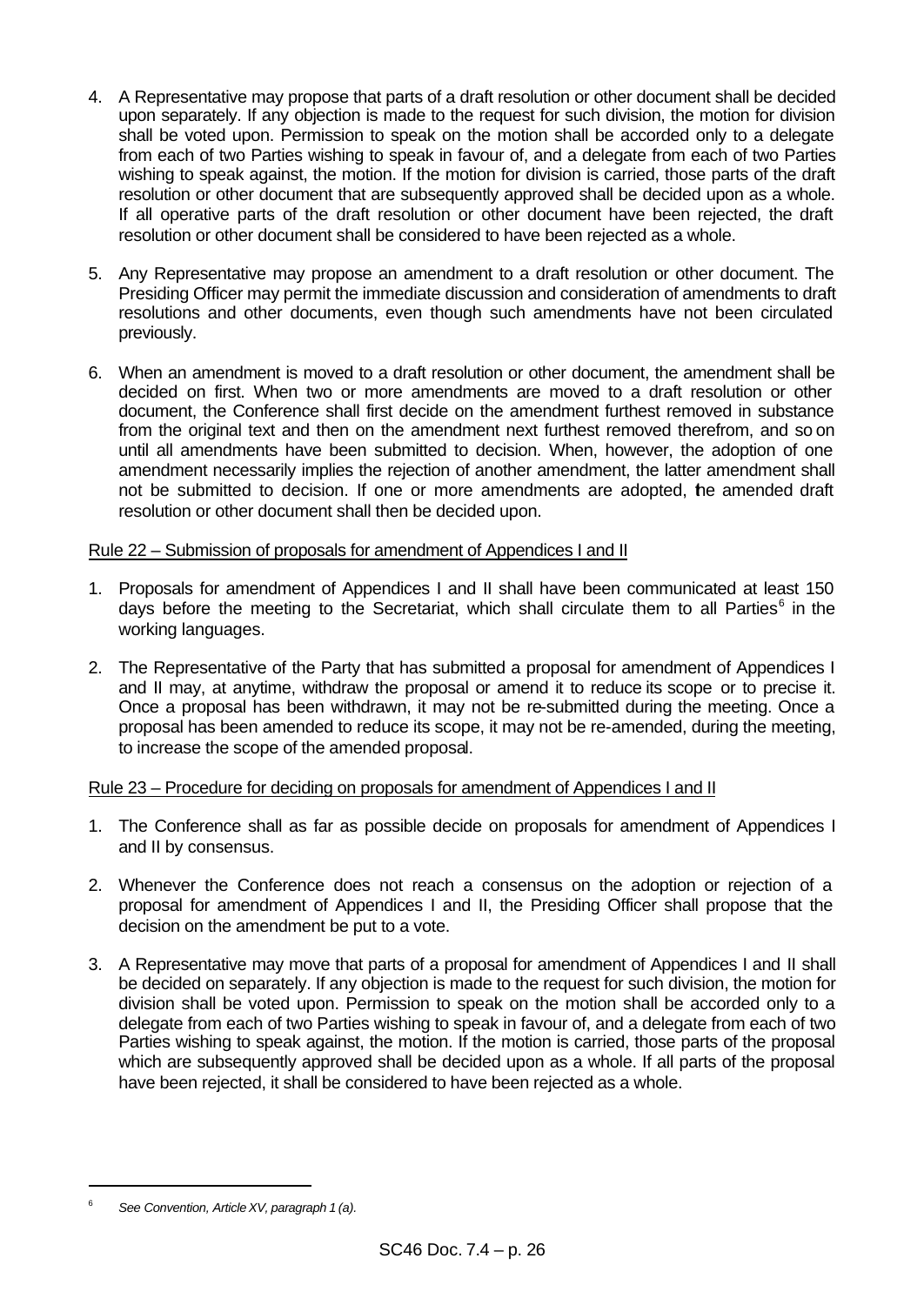- 4. If two or more proposals for amendment of Appendices I and II relate to the same taxon and have the same substance, the Conference shall decide on one proposal only. If this proposal is adopted or rejected, the other or others is or are deemed to be adopted or rejected also.
- 5. Any Representative may propose an amendment to a proposal for amendment of Appendices I and II to precise it or to reduce its scope. The Presiding Officer may permit the immediate discussion and consideration of such a proposed amendment even though it has not been circulated previously.
- 6. If two or more proposals including proposals amended in accordance with Rule 22, paragraph 2, and Rule 23, paragraph 5 – relate to the same taxon, but are different in substance, the Conference shall first decide on the proposal that will have the least restrictive effect on the trade and then on the proposal with the next least restrictive effect on the trade, and so on until all proposals have been submitted to decision. When however, the adoption of one proposal necessarily implies the rejection of another proposal, the latter proposal shall not be submitted to decision.

#### PART VI

# VOTING

#### Rule 24 – Right to vote

- 1. Each duly accredited Representative shall have one vote.
- 2. The Representative of a Party shall exercise the voting rights of that Party.

#### Rule 25 – Methods of voting

- 1. The Conference shall normally vote by show of hands, but any Representative may request a roll-call vote. The roll-call vote shall be taken in the seating order of the delegations. The Presiding Officer may himself/herself require a roll-call vote on the advice of the tellers where they are in doubt as to the actual number of votes cast and this is likely to be critical to the outcome.
- 2. All votes in respect of the election of officers or of prospective host countries shall be by secret ballot when there is more than one candidate and, although it shall not normally be used, any Representative may request a secret ballot for other matters. The Presiding Officer shall ask whether the request is seconded. If it is seconded by ten Representatives the vote shall be by secret ballot.
- 3. Voting by roll-call or secret ballot shall be expressed by "Yes", "No", or "Abstain". Only affirmative and negative votes shall be counted in calculating the number of votes cast.
- 4. The Presiding Officer shall be responsible for the counting of the votes and shall announce the result. After all votes, except those concerning the designation of the next host country, the Presiding Officer shall announce the number of affirmative votes and negative votes, as well as the majority needed to adopt the decision submitted to votation. He/she may be assisted by tellers appointed by the Secretariat.
- 5. After the Presiding Officer has announced the beginning of a vote, it shall not be interrupted except by a Representative on a point of order in connection with the actual conduct of the voting. The Presiding Officer may permit Representatives to explain their votes either before or after the voting, and may limit the time to be allowed for such explanations.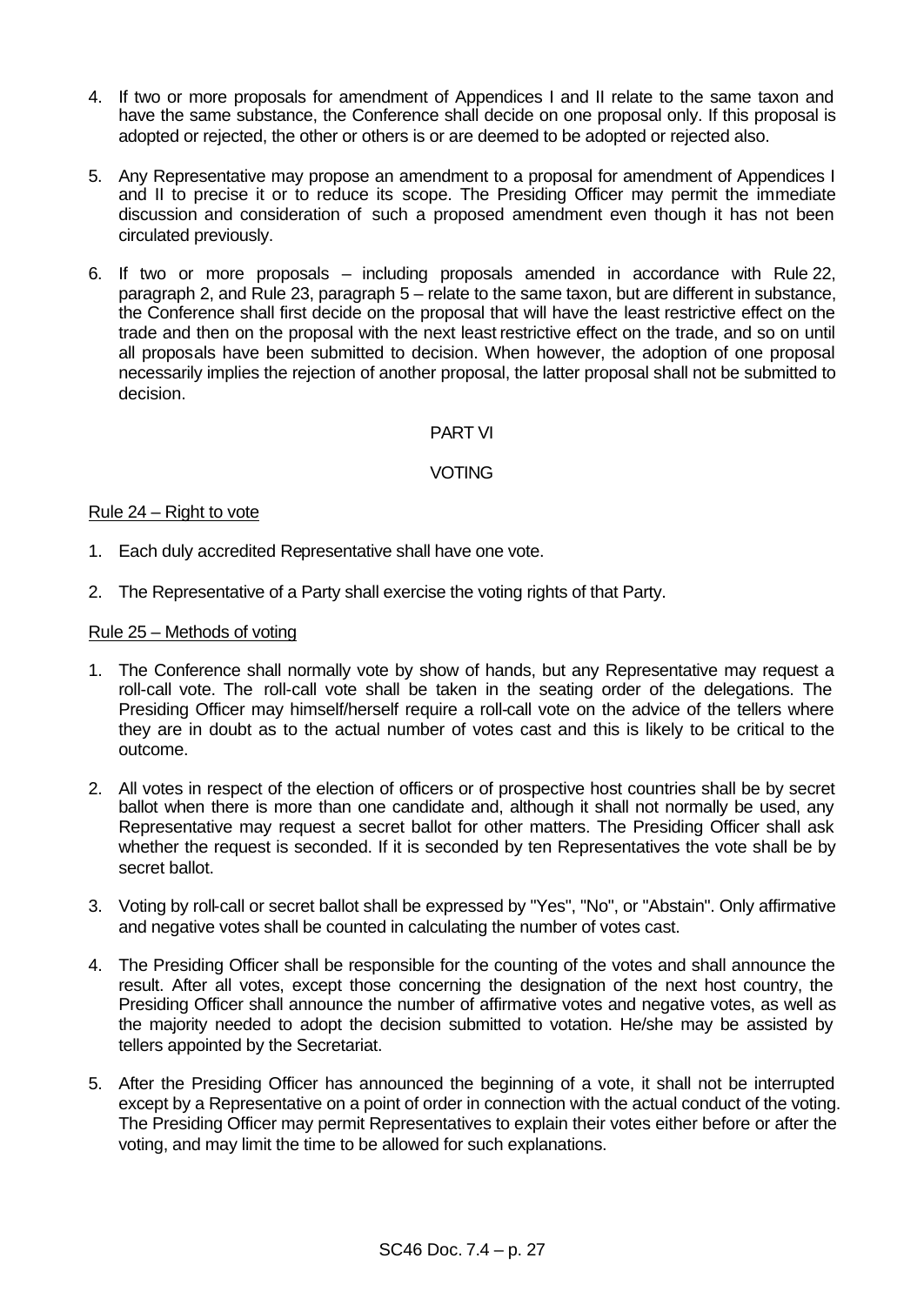## Rule 26 – Majority

- 1. Except where otherwise provided for under the provisions of the Convention, these Rules or the Terms of Reference for the Administration of the Trust Fund, all votes on procedural matters relating to the conduct of the business of the meeting shall be decided by a simple majority of the Representatives present and voting, while all other decisions shall be taken by a two-thirds majority of Representatives present and voting.
- 2. For the purpose of these Rules of Procedure, "Representatives present and voting" means duly accredited Representatives present and casting an affirmative or negative vote. Representatives abstaining from voting or Representatives who cast a vote of abstention, shall not be counted in calculating the majority required.

#### Rule 27 – Elections

- 1. If in an election to fill one place no candidate obtains the absolute majority in the first ballot, a second ballot shall be taken restricted to the two candidates obtaining the largest number of votes. If in the second ballot the votes are equally divided, the Presiding Officer shall decide between the candidates by drawing lots.
- 2. If in the first ballot there is a tie amongst candidates obtaining the second largest number of votes, a special ballot shall be held amongst them for reducing the number of candidates to two.
- 3. In the case of a tie amongst three or more candidates obtaining the largest number of votes in the first ballot, a special ballot shall be held amongst them for reducing the number of candidates to two. If a tie then results amongst two or more candidates, the Presiding Officer shall reduce the number to two by drawing lots, and a further ballot shall be held in accordance with paragraph 1 of this Rule.
- 4. This Rule also applies to the designation of the next host country of the Conference of the Parties.

# PART VII

# INFORMATIVE DOCUMENTS AND EXHIBITIONS

#### Rule 28 – Submission of informative documents and exhibitions

- 1. Informative documents on the conservation and utilization of natural resources may be submitted for the attention of the participants to the meeting by:
	- a) any Representative of a Party or any observer representing a State not party to the Convention or an intergovernmental organization; and
	- b) any observer representing any other organization.
- 2. No approval is required for the distribution of such documents. However, they shall clearly identify the delegation or observer presenting them.
- 3. Documents from the States and organizations referred to in paragraph 1 a) of this Rule may, on request, be distributed by the Secretariat. In this case, they shall be provided in sufficient numbers for distribution.
- 4. Informative documents for distribution from the organizations referred to in paragraph 1 b) of this Rule shall be placed on the tables provided for this purpose.